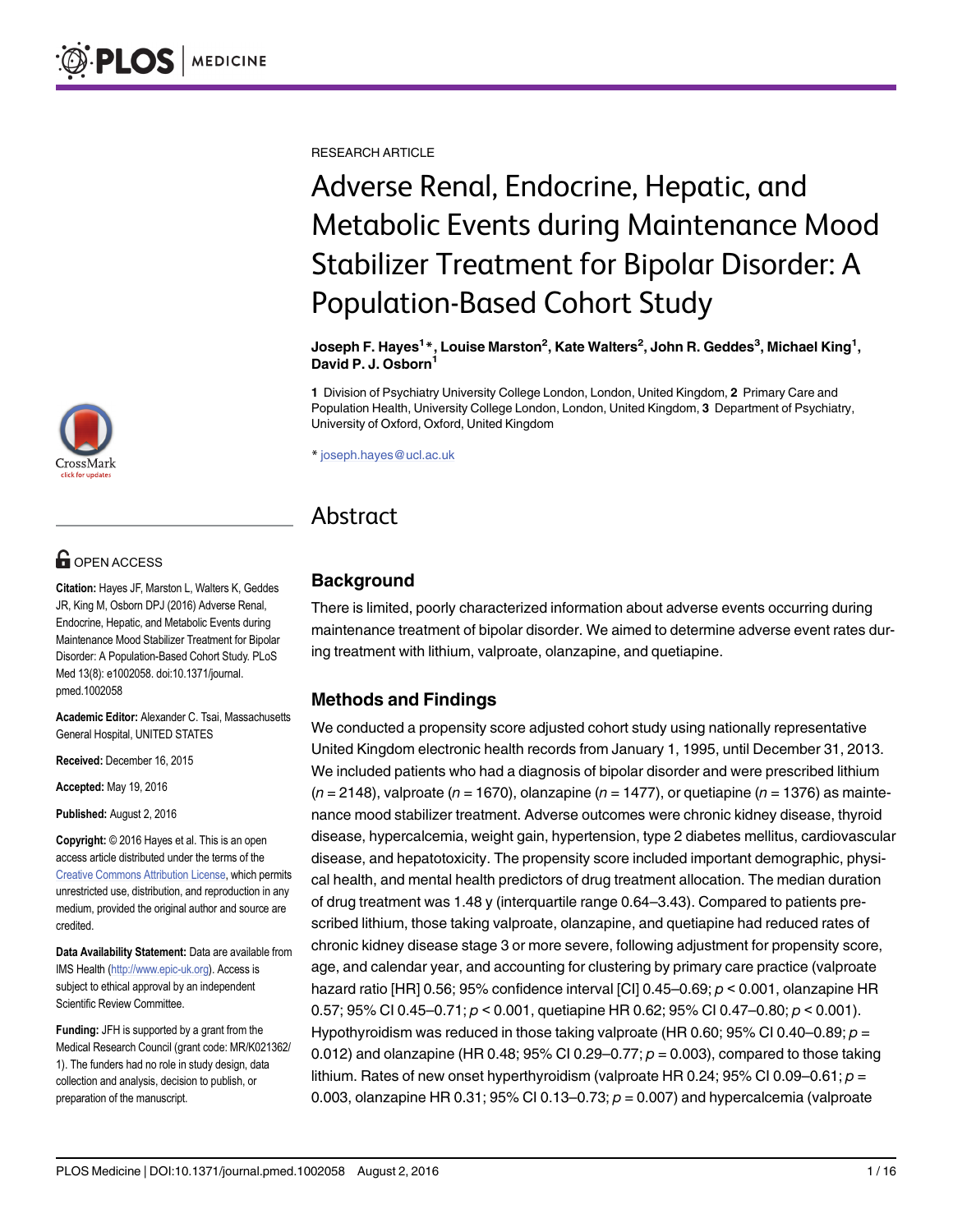Competing Interests: The authors have declared that no competing interests exist.

**MEDICINE** 

PLOS I

Abbreviations: ALT, alanine transaminase; AST, aspartate aminotransferase; BMI, body mass index; BPD, bipolar disorder; CKD, chronic kidney disease; CVD, cardiovascular disease; CVE, cerebrovascular event; eGFR, estimated glomerular filtration rate; ICD-10, International Statistical Classification of Diseases and Related Health Problems; IHD, ischemic heart disease; IPW, inverse probability weights; MI, myocardial infarction; NHS, National Health Service; NICE, National Institute for Health and Care Excellence; PS, propensity score; T2DM, type 2 diabetes mellitus; THIN, The Health Improvement Network; TSH, thyroid-stimulating hormone

HR 0.25; 95% CI 0.10–0.60;  $p = 0.002$ , olanzapine HR 0.32; 95% CI 0.14–0.76;  $p = 0.008$ , quetiapine HR 0.23; 95% CI 0.07-0.73;  $p = 0.013$ ) were also reduced relative to lithium. However, rates of greater than 15% weight gain on valproate, olanzapine, and quetiapine were higher (valproate HR 1.62; 95% CI 1.31–2.01; p < 0.001, olanzapine HR 1.84; 95% CI 1.47–2.30;  $p < 0.001$ , quetiapine HR 1.67; 95% CI 1.24–2.20;  $p < 0.001$ ) than in individuals prescribed lithium, as were rates of hypertension in the olanzapine treated group (HR 1.41, 95% CI 1.06–1.87;  $p = 0.017$ ). We found no significant difference in rates of chronic kidney disease stage 4 or more severe, type 2 diabetes mellitus, cardiovascular disease, or hepatotoxicity. Despite estimates being robust following sensitivity analyses, limitations include the potential for residual confounding and ascertainment bias and an inability to examine dosage effects.

#### **Conclusions**

Lithium use is associated with more renal and endocrine adverse events but less weight gain than commonly used alternative mood stabilizers. Risks need to be offset with the effectiveness and anti-suicidal benefits of lithium and the potential metabolic side effects of alternative treatment options.

#### Author Summary

#### Why Was This Study Done?

- Although side effects of medications used for maintenance mood stabilizer treatment in bipolar disorder have been described, the relative risks of each drug are poorly understood.
- Randomised, controlled trials are unlikely to be able to give us this information because they include too few patients, with too short follow-up periods.
- We aimed to examine the rates of a number of adverse effects: renal failure, thyroid disease, hypercalcemia, hepatotoxicity, weight gain, type 2 diabetes mellitus, hypertension, and cardiovascular disease in patients taking the most commonly prescribed mood stabilizers in the United Kingdom: lithium, valproate, olanzapine, and quetiapine.

#### What Did the Researchers Do and Find?

- We conducted a cohort study of individuals with bipolar disorder prescribed lithium  $(n = 2148)$ , valproate  $(n = 1670)$ , olanzapine  $(n = 1477)$ , or quetiapine  $(n = 1376)$ , accounting for key predictors of treatment assignment, such as mental and physical health history.
- We found that renal failure was more common in patients taking lithium (approximately 9 in 100 person years at risk) than in those taking the other drugs, but that rates of severe renal failure were similar in all groups (approximately 1 in 100 person years at risk).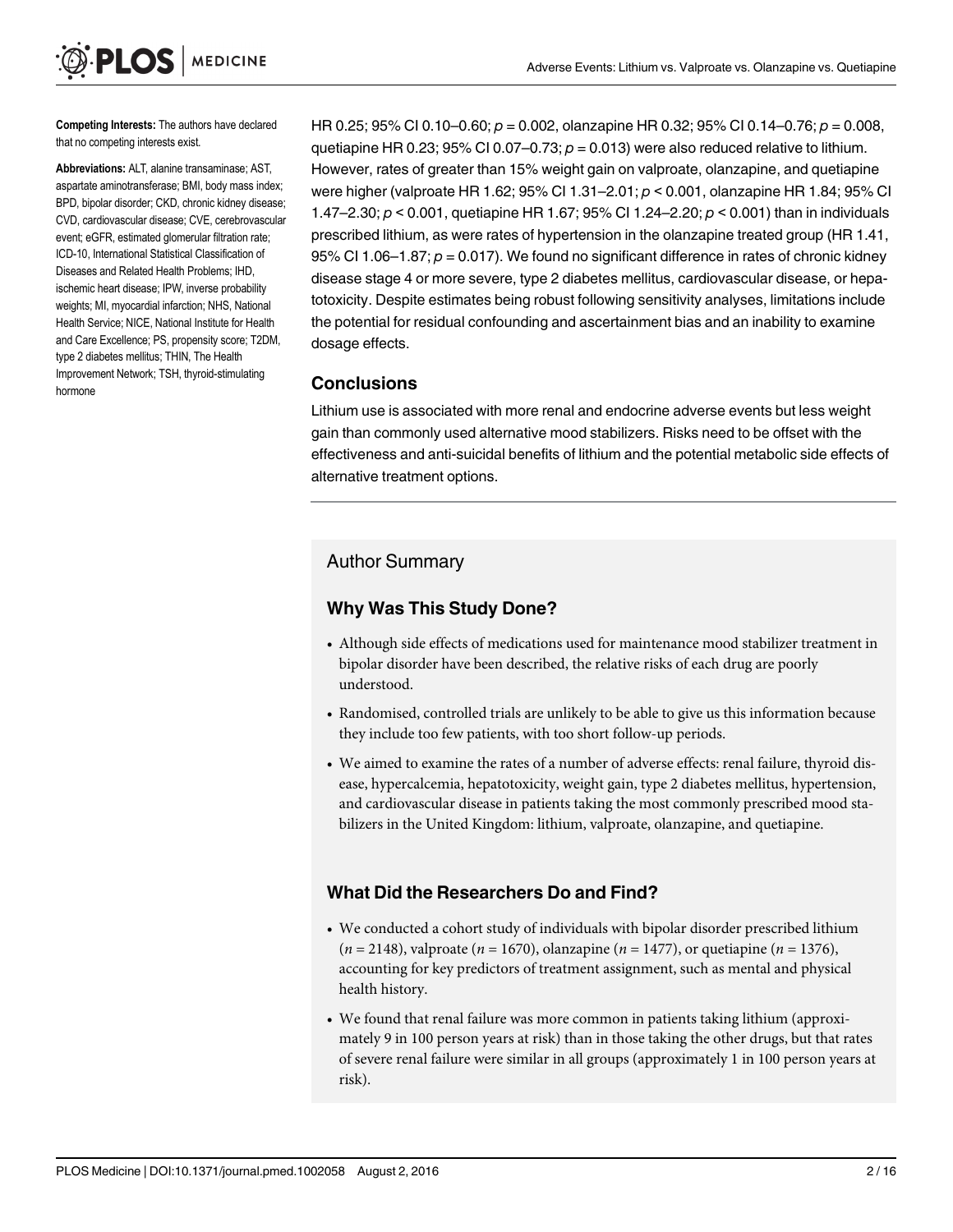- <span id="page-2-0"></span>• The rate of thyroid disease was elevated in people taking lithium, compared to valproate and olanzapine, but not quetiapine.
- The rate of hypercalcemia was increased with lithium compared to all other drugs.
- The rates of greater than 7% and greater than 15% weight gain were significantly higher in individuals taking valproate, olanzapine, or quetiapine compared to lithium (for example, the rate of greater than 15% weight gain in those taking olanzapine was 6 in 100 person years at risk).
- The rate of new onset hypertension was higher in those treated with olanzapine, compared to patients treated with lithium.
- We found no statistically significant differences in rates of type 2 diabetes mellitus, cardiovascular disease, or hepatotoxicity.

#### What Do These Findings Mean?

- These findings highlight and quantify the relative risks of commonly used maintenance mood stabilizer treatments.
- The results for renal failure suggest that despite increasing rates of reduced renal function in those taking lithium compared to other drugs, severe renal failure is rare. We did not find differences in severe renal failure rates, which is in keeping with previous research. However, it is possible that this is due to the small number of people developing severe renal failure in each group.
- Although we did not find differences in rates of diabetes or cardiovascular disease, this may be due to relatively short follow-up times and the rarity of these adverse events. Weight gain is a significant risk factor for these health problems and was dramatically elevated in alternatives to lithium.
- Assiduous monitoring of patients prescribed lithium should ameliorate some risk associated with effects on renal physiology and endocrine systems. Calcium monitoring was rare in this representative cohort of patients with bipolar disorder in UK primary care, and this needs to be improved in clinical practice.
- The potential adverse effects of each of these drugs need to be balanced with their individual therapeutic benefits, and we hope that our findings will permit informed, collaborative discussions with patients.

#### Introduction

Bipolar disorder (BPD) is a complex, recurrent, severe mental illness that affects over 350 million people worldwide [[1\]](#page-12-0). Individuals with BPD will often require long-term drug treatment with the aim of preventing relapse or reccurrence  $[2]$ . Much of the evidence for maintenance medication comes from relatively short-term randomised controlled trials, which are then extrapolated to longer-term use  $[3]$  $[3]$  $[3]$ . However, this fails to take into account the potential longer-term adverse effects of the recommended medications. In 2014, the update of the United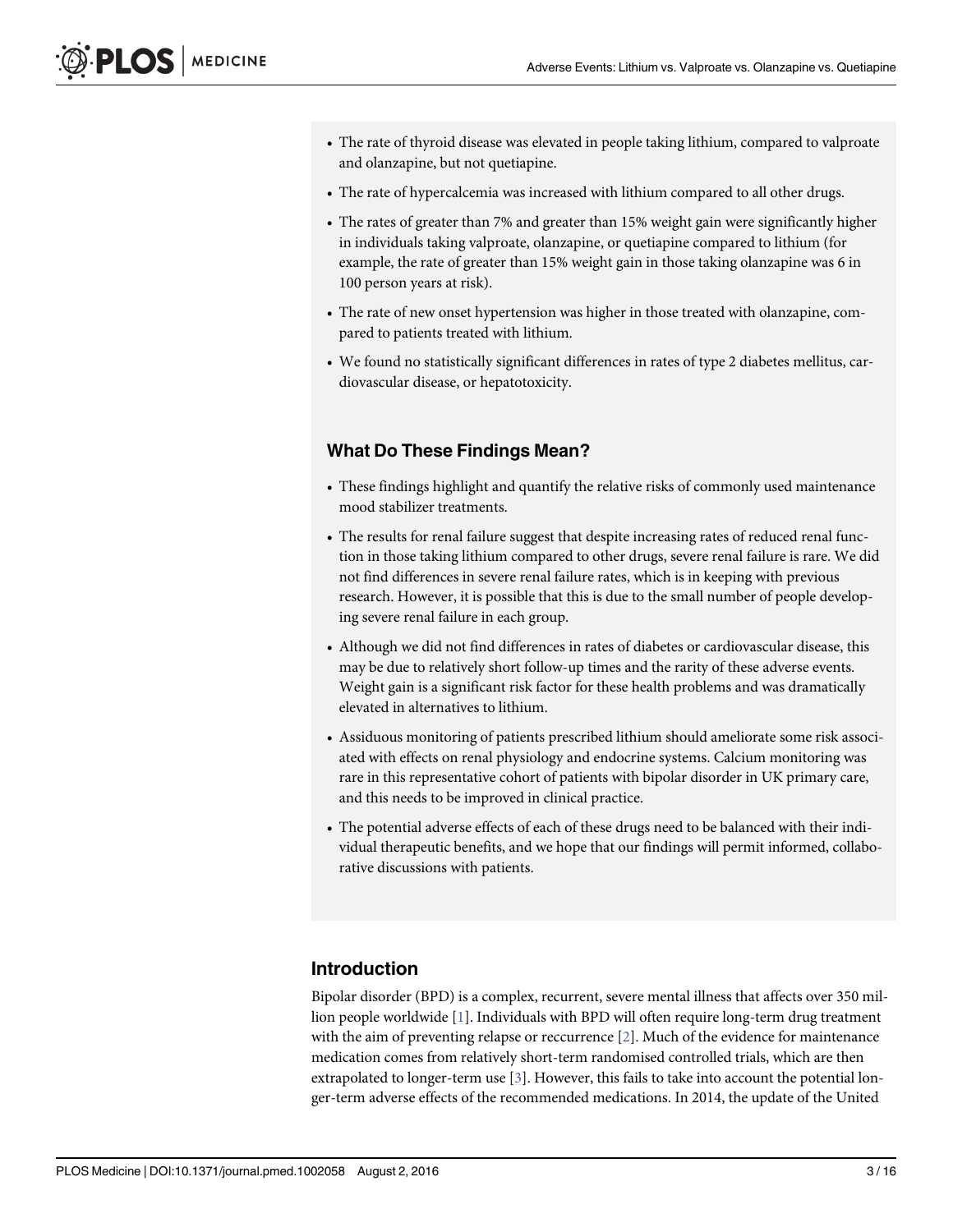<span id="page-3-0"></span>Kingdom National Institute for Health and Care Excellence (NICE) guidelines [\[3\]](#page-13-0), a metaanalysis  $[4]$  $[4]$ , and a network meta-analysis  $[5]$  $[5]$  all suggested that lithium should be seen as firstline monotherapy, whereas previous guidelines from around the world also recommended valproate, lamotrigine, carbamazepine, olanzapine, quetiapine, aripiprazole, oxcarbazepine, and risperidone injection [\[6,7\]](#page-13-0). Prescribing in the UK has reflected the previous NICE guidance for first-line treatment  $[8]$  $[8]$ , with lithium, valproate, olanzapine, and quetiapine being the most frequently prescribed maintenance treatments [\[9](#page-13-0)].

A number of adverse effects of lithium have been identified since its use as a mood stabilizer became established in the 1970s  $[10]$  $[10]$  $[10]$ , but it is only recently that they have begun to be characterised and quantified  $[11-15]$  $[11-15]$  $[11-15]$ . Lithium's adverse effects include renal, thyroid, and parathyroid dysfunction. Lithium is also recognised to cause weight gain, but the risk of weight gain relative to other potential maintenance therapies has not been widely investigated [[11](#page-13-0)]. Alternatives, such as second-generation antipsychotics and valproate, have been found to be obesogenic [[16](#page-13-0)], especially olanzapine, which is the most commonly prescribed antipsychotic in BPD [\[9](#page-13-0)]. Weight gain is associated with a number of adverse events, such as hypertension, type 2 diabetes mellitus (T2DM), and cardiovascular disease (CVD) [\[17\]](#page-13-0). Valproate, olanzapine, and quetiapine are metabolized by the liver. Valproate has been found to be associated with a high risk of asymptomatic elevated transaminases and can cause idiosyncratic hepatic failure [\[15,18\]](#page-13-0). Olanzapine and quetiapine have also been associated with rare cases of hepatotoxicity [\[19](#page-13-0)–[21\]](#page-13-0). Therefore, the balance of risks associated with maintenance mood stabilizer selection is not straightforward, and we are aware of no studies that make these comparisons across treatment options.

This study used a large electronic patient record database to compare rates of major recognised adverse outcomes amongst individuals prescribed lithium, valproate, olanzapine, or quetiapine for mood stabilization in BPD. The adverse events examined were chronic kidney disease (CKD), hypothyroidism, hyperthyroidism, hypercalcemia, weight gain, hypertension, T2DM, CVD, and hepatotoxicity [\[15,18\]](#page-13-0).

#### Methods

#### Study Design

A population-based longitudinal cohort from January 1, 1995, to December 31, 2013.

#### **Setting**

The Health Improvement Network (THIN) is a UK primary care database that contains anonymised patient information from routine clinical consultations [\[16](#page-13-0)]. The National Health Service (NHS) South-East Multicentre Research Ethics Committee approved THIN's provision of anonymous patient data to researchers in 2003. Scientific approval for this study was obtained from the data provider's Scientific Review Committee in March 2015.

THIN contained records of over 11 million people at the time of cohort extraction [[22](#page-13-0)]. Included patients are broadly representative of the UK population, and physicians contributing data are representative in terms of consultation and prescribing statistics [\[23,24](#page-13-0)]. Approximately 98% of the UK population is registered with a primary care physician [[25](#page-14-0)]. The incidence rate of BPD in THIN has been shown to be similar to European cohorts [[26](#page-14-0)], and the validity of severe mental illness diagnoses held in primary care has been established [\[27\]](#page-14-0). NICE guidance recommends that any patient with suspected BPD should be referred to a psychiatrist for diagnosis and treatment planning  $[8]$  $[8]$ . Therefore, individuals in this cohort (psychiatristdiagnosed BPD plus appropriate mood stabilizer treatment) are considered to fulfil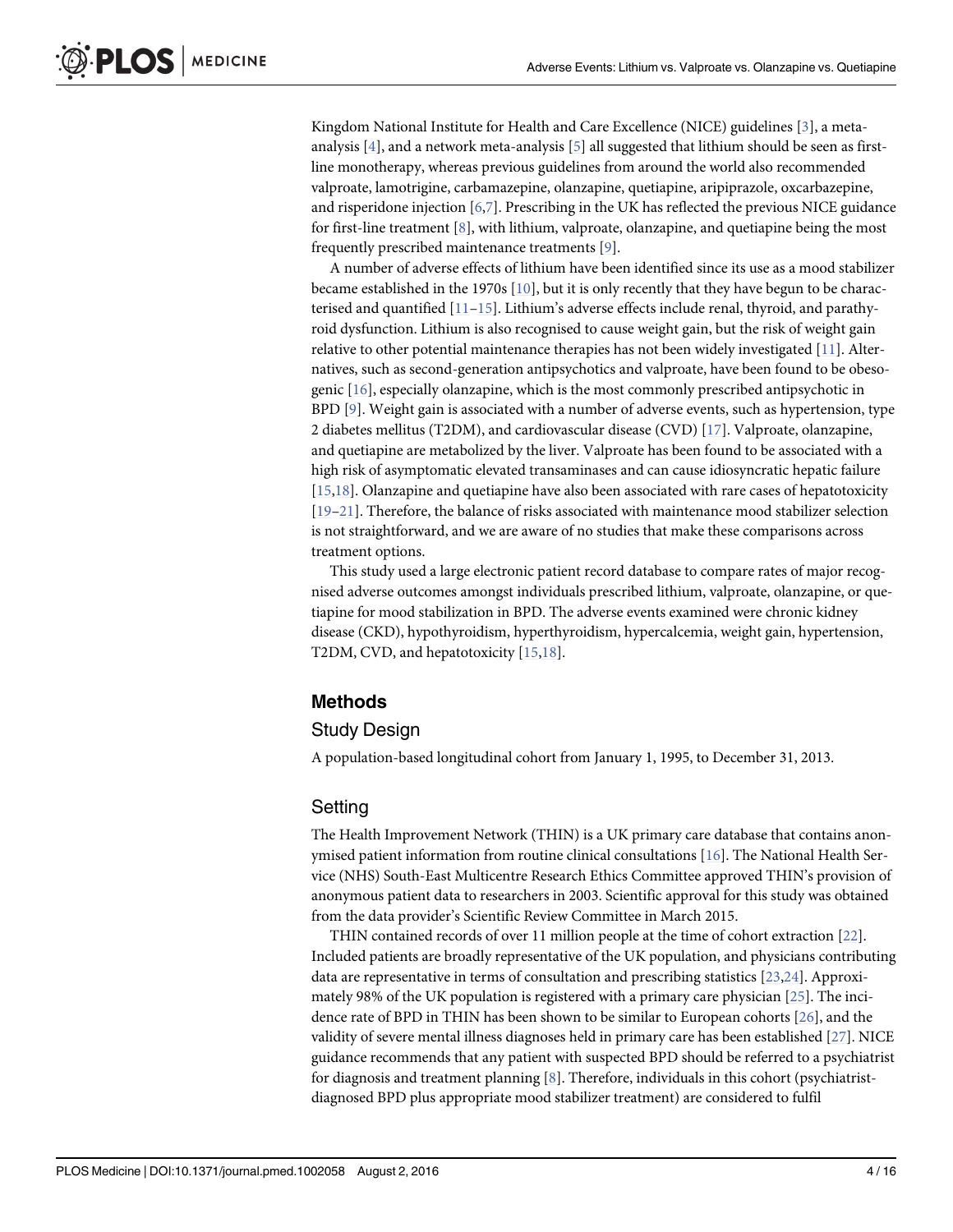<span id="page-4-0"></span>International Statistical Classification of Diseases and Related Health Problems (ICD)-10 criteria for BPD.

In THIN, physicians use Read codes, a hierarchical coding system, to record information [\[28](#page-14-0)]. These codes include diagnoses made in primary and hospital care (which map onto ICD-10 codes), symptoms, examination findings, information from specialists, and test results [[29](#page-14-0)]. In the UK, primary care physicians are responsible for drug prescriptions issued within the NHS, so this information is also complete and well recorded [\[30\]](#page-14-0). CKD, thyroid disease, T2DM, hypertension, CVD, and other chronic health condition diagnoses have been validated in THIN [\[23\]](#page-13-0).

#### **Participants**

Patients with a diagnosis of BPD were included if they had at least one 28-day prescription of lithium, valproate, olanzapine, or quetiapine after January 1, 1995 or after the date at which the medical records met quality assurance criteria for data entry (based on computer usage and mortality recording rates  $[31,32]$ . Patients were excluded if they were prescribed another study drug at the start of follow-up or in the month before this. Diagnosis of BPD could occur at any time in the patient record. For each outcome requiring hematological or biochemical confirmation for diagnosis (CKD, thyroid disease, hypercalcemia, hepatotoxicity), patients were excluded from the primary analysis if they did not receive a specific blood test for the outcome, to reduce surveillance bias. For the weight gain outcome, patients were excluded if they did not have a baseline or pre-treatment weight and at least one other weight measurement. For the outcome of hyperthyroidism, patients taking thyroxine were excluded, as this can result in thyroid-stimulating hormone (TSH) suppression [\[33\]](#page-14-0). Patients were also excluded if they had the outcome of interest at baseline (as we were interested in incident events). Therefore, each outcome has a different number of patients included.

#### Exposure

Date of first prescription was taken as the start of exposure time. The end of the prescription was calculated from the amount prescribed and dosage instructions coded by the physician. Patients were considered to have a period of continuous prescribing if another prescription for the drug was issued within 3 mo of the calculated end date. If this did not occur, the date of stopping the study drug was the end date of the final prescription. Three mo was added to this end date to account for late development of the adverse event or delayed recording. Each patient could only contribute exposure time to one of the study drugs (the first they received) and did not re-enter the cohort if they restarted the drug after more than 3 mo. Patients could be prescribed other psychiatric medications but not combinations of the study drugs. If they commenced another study drug, their outcomes were censored in the analysis (to ensure the outcome could be assigned to a particular drug).

#### Main Outcomes

All outcomes were defined by appropriate Read codes and/or lab results. Outcomes of interest were: CKD stage 3 or above (or an estimated glomerular filtration rate [eGFR] of <60 ml/min/ 1.73 m<sup>2</sup>), CKD stage 4 or above (or an eGFR <30 ml/min/1.73 m<sup>2</sup>) [[34](#page-14-0),[35](#page-14-0)] (if eGFR was unavailable we calculated it from available creatinine blood tests using the CKD-EPI equation  $[36]$  $[36]$ ), hypothyroidism (or a TSH of  $>10$  mU/L), hyperthyroidism (or a TSH <0.1 mU/L)  $[33]$  $[33]$  $[33]$ , hypercalcemia (adjusted calcium  $>2.65$  mmol/L) [[37](#page-14-0)],  $>7\%$  and  $>15\%$  weight gain from base-line [\[38\]](#page-14-0), hypertension, T2DM (or HbA1c >48 mmol/mol) [[39](#page-14-0)], CVD (defined as any ischemic heart disease [IHD], myocardial infarction [MI] or cerebrovascular event [CVE]), and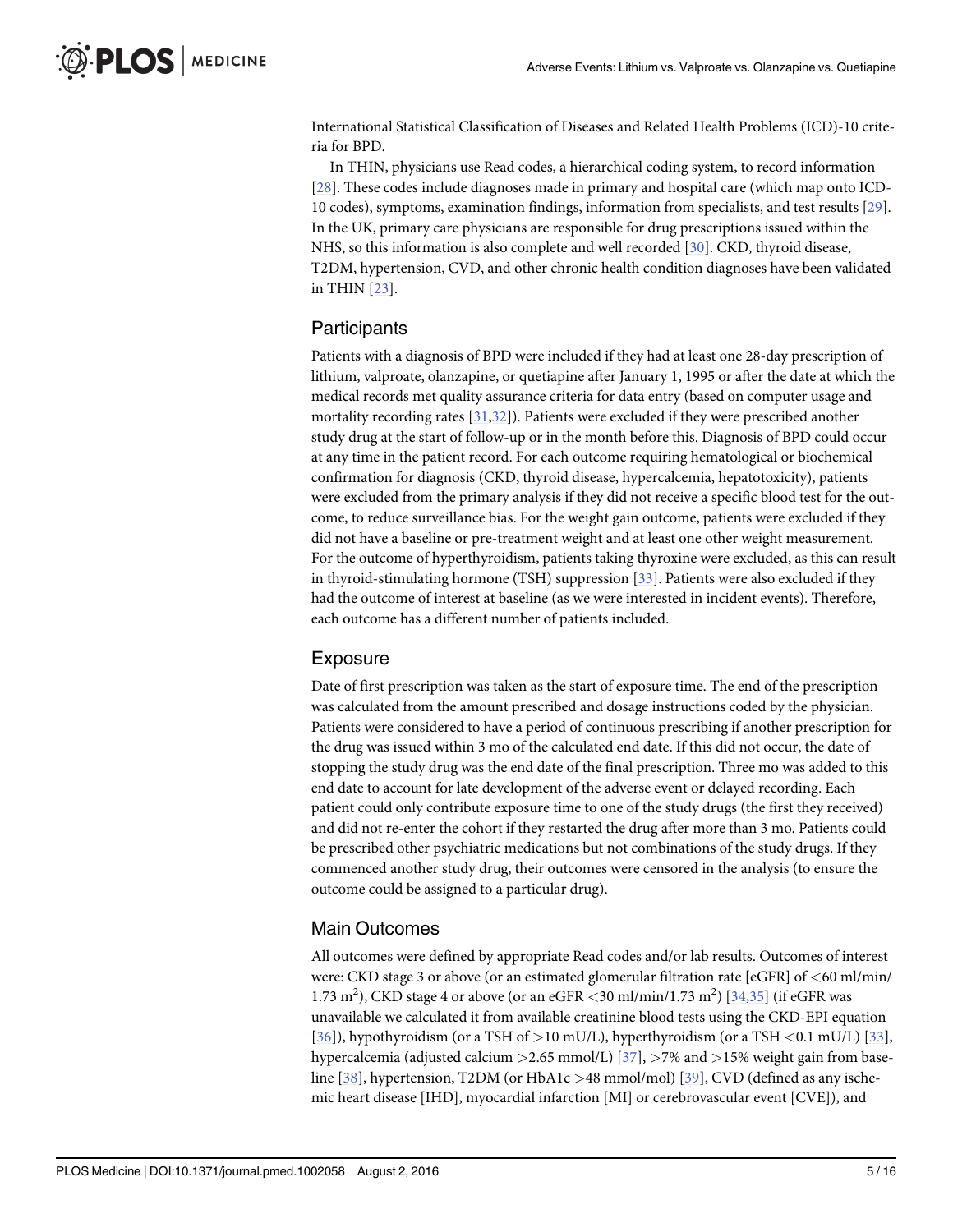<span id="page-5-0"></span>hepatotoxicity (or alanine transaminase [ALT] >200 U/L, or aspartate aminotransferase [AST]  $>$ 250 U/L) [\[40\]](#page-14-0).

Patients were followed up until the earliest of (i) the first record of the adverse event of interest, (ii) the date of stopping the study drug plus 3 mo, (iii) the date of switching to another study drug, (iv) date of death or date of leaving the physician's practice, or (v) December 31, 2013.

#### Propensity Score Estimation Using Observed Pre-treatment Variables

A number of baseline patient characteristics were extracted from THIN. Physical and mental health conditions were considered present if referenced in patient notes and absent if they were not. If a patient had multiple entries of the same (or similar) codes, the start date of the condition was taken as the earliest date of entry.

A propensity score (PS) for each individual was estimated using variables defined a priori, based on existing research and clinical experience of factors influencing prescribing choice  $[3,41,42]$  $[3,41,42]$ . The PS is the conditional probability of receiving one study drug rather than another, given the variables included in the model [[42](#page-14-0),[43](#page-14-0)]. Included variables were: sex, age at start of treatment with the study drug, year of entry to the cohort, ethnicity (grouped as White, Black, Asian, Mixed, other, with missing values coded as White [[44\]](#page-14-0)), IHD diagnosis before baseline, history of MI, history of CVE, hypertension, CKD at baseline (defined by Read code or blood test), history of hypo- or hyperthyroidism (defined by Read code or blood test), history of liver disease or hepatotoxicity (defined by Read code or blood test), T2DM (defined by Read code or blood test), epilepsy, alcohol use (grouped as none/low, moderate, high/dependent), history of illicit drug use, smoking status (grouped as never-smoker, ex-smoker, current smoker), body mass index (BMI) (grouped as healthy weight, overweight [BMI 25 to 30], obese [BMI over 30]), anxiety symptoms or diagnosis before baseline, depressive symptoms or diagnosis, sleep disturbance before baseline, treatment with one of the study drugs at or before baseline, and clustering by practice in which the treating physician was working. The PS was checked by comparison of covariate balance across treatments, within strata. The variables in the PS excluded the outcome variable for that particular analysis. Although PS estimation cannot remove all bias, it has been postulated to also reduce confounding from unmeasured covariates, because of their association with measured variables [\[45](#page-14-0)–[47\]](#page-14-0). In this way, use of a PS aims to replicate a randomized experiment as closely as possible by obtaining treatment groups with similar covariate distributions [\[48\]](#page-14-0).

#### Statistical Analysis

Cox regression analyses were conducted, comparing the rates of adverse events in the four treatment groups. The proportional hazards model was tested formally with analysis of Schoenfeld residuals [\[49](#page-14-0)]. The PS was calculated using multinomial logistic regression, using drug treatment as the dependent variable and the covariates described as independent variables. The PS was then used as a linear term in a Cox regression analysis that also included age, calendar year, and clustering by practice [\[50](#page-14-0)]. In all cases, this model was shown to be superior to stratifying on PS using Akaike information criterion and Bayesian information criterion [\[51](#page-14-0)], and was a more efficient use of data than PS matching (because no patients were excluded). To account for the competing risk of each outcome with death, we plotted graphs of cumulative incidence function, adjusted for PS and age, following competing-risks regression [\[52,53\]](#page-15-0). We conducted sensitivity analyses in which individuals who did not receive blood tests or weight measurements were not dropped from the cohort, and in which individuals were assigned inverse probability weights (IPW) based on how likely they were to have blood test or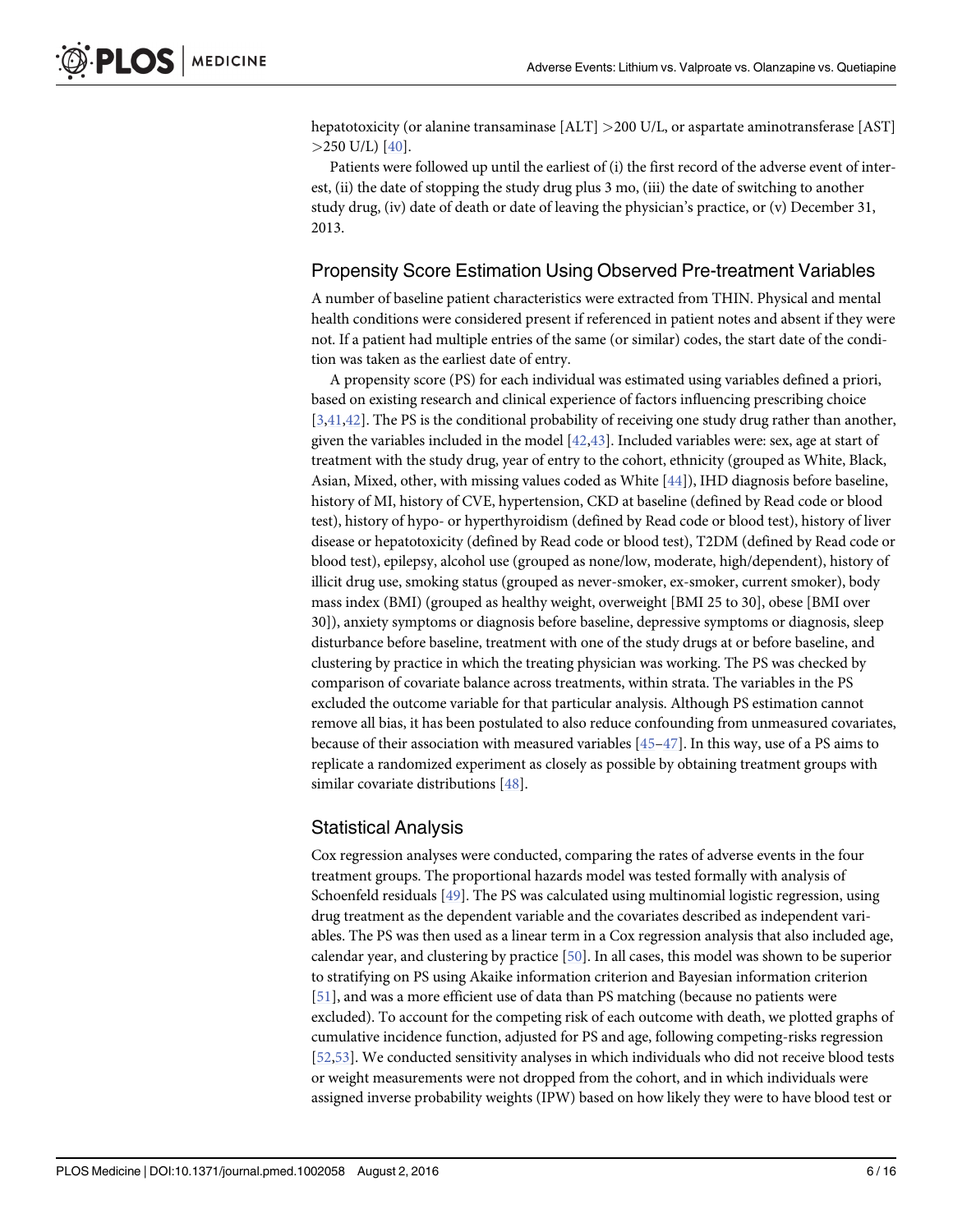<span id="page-6-0"></span>weight records [[54](#page-15-0)]. We used multiple demographic and clinical variables to predict missingness for the IPW model. All analyses were completed using Stata 14 [\[55\]](#page-15-0).

# **Results**

For each outcome, 6,671 individuals with BPD diagnosis were potentially included in the analysis, 2,148 prescribed lithium, 1,670 prescribed valproate, 1,477 prescribed olanzapine, and 1,376 prescribed quetiapine (see  $S1$  Text). The median duration of drug treatment was 1.48 y (interquartile range 0.64–3.43). The characteristics of the potentially included cohort are shown in Table 1. The number of individuals included for each outcome by treatment group is shown in [S1 Table.](#page-12-0)

In unadjusted analysis and after adjustment for PS, age, calendar year, and clustering by practice in which the primary care physician worked, rates of CKD stage 3 or above in individuals prescribed valproate (HR 0.56; 95% CI 0.45–0.69;  $p < 0.001$ ), olanzapine (HR 0.57; 95% CI 0.45–0.71;  $p < 0.001$ ), or quetiapine (HR 0.62; 95% CI 0.47–0.80;  $p < 0.001$ ) were reduced compared to lithium [\(Table 2,](#page-7-0) [Fig 1](#page-9-0)).

Compared to lithium, rates of hypothyroidism were reduced in those prescribed valproate (HR 0.60; 95% CI 0.40–0.89;  $p = 0.012$ ) or olanzapine (HR 0.48; 95% CI 0.29–0.77;  $p = 0.003$ ), but not quetiapine (HR 0.63; 95% CI 0.38–1.05;  $p = 0.074$ ) after adjustment. Rates of hyperthyroidism were lower in those prescribed valproate (HR 0.24; 95% CI 0.09–0.61; 0.003) and

#### Table 1. Patient characteristics.

|                                                      | lithium             | valproate           | olanzapine          | quetiapine          |
|------------------------------------------------------|---------------------|---------------------|---------------------|---------------------|
| Total, n                                             | 2,148               | 1,670               | 1,477               | 1,376               |
| Female, $n$ $(\%)$                                   | 1,287 (59.92)       | 911 (54.55)         | 791 (53.55)         | 959 (69.69)         |
| Age, median (IQR), years                             | 46.28 (35.70-60.67) | 42.31 (31.95-54.80) | 41.01 (32.03-53.08) | 38.08 (29.30-48.71) |
| Non-white ethnic background, n (%)                   | 55 (2.56)           | 85 (5.09)           | 78 (5.28)           | 43(3.13)            |
| Duration of drug exposure, median (IQR), years       | $2.03(0.77 - 4.86)$ | $1.48(0.65 - 3.35)$ | $1.28(0.59 - 3.29)$ | $1.06(0.56 - 2.26)$ |
| Primary care contacts per year, median (IQR)         | 11.14 (6.54-18.02)  | 12.51 (7.36-19.96)  | 11.94 (7.08-19.55)  | 14.61 (9.21-22.55)  |
| Health at baseline, $n$ (%)                          |                     |                     |                     |                     |
| <b>CVD history</b>                                   | 124 (5.77)          | 121 (7.25)          | 68 (4.60)           | 53 (3.85)           |
| $\geq$ CKD3 (or eGFR <60 ml/min/1.73m <sup>2</sup> ) | 52 (2.42)           | 40 (2.40)           | 27(1.83)            | 32(2.33)            |
| Hypothyroidism (or TSH >10 mU/L)                     | 183 (8.52)          | 105 (6.29)          | 60 (4.06)           | 61 (4.43)           |
| Hyperthyroidism (or TSH <0.1 mU/L)                   | 16 (0.74)           | 8(0.48)             | 9(0.61)             | 9(0.65)             |
| T2DM (or HbA1c >48 mmol/mol)                         | 108 (5.03)          | 140 (8.38)          | 45 (3.05)           | 86 (6.25)           |
| Hepatic impairment (or ALT >200 U/L or AST >250 U/L  | 34 (1.58)           | 41 (2.45)           | 37 (2.51)           | 19 (1.38)           |
| Obesity (BMI > 30)                                   | 896 (41.71)         | 716 (42.87)         | 509 (34.36)         | 609 (44.26)         |
| Hypercalcemia (adjusted calcium > 2.65 mmol/L)       | 10(0.47)            | 4(0.24)             | 2(0.14)             | 3(0.22)             |
| Hypertension                                         | 184 (8.57)          | 173 (10.36)         | 103 (6.97)          | 130 (9.45)          |
| Epilepsy                                             | 43 (2.00)           | 132 (7.90)          | 50(3.39)            | 49 (3.56)           |
| Previous anxiety problems                            | 144 (6.70)          | 150 (8.98)          | 137 (9.28)          | 201 (14.61)         |
| Moderate/heavy alcohol use                           | 1,189 (55.35)       | 899 (53.83)         | 791 (53.55)         | 708 (51.45)         |
| Current smoker                                       | 711 (33.10)         | 652 (39.04)         | 632 (42.79)         | 567 (41.21)         |
| Bipolar disorder characteristics at baseline, n (%)  |                     |                     |                     |                     |
| Previous depressive episode                          | 1,238 (57.64)       | 990 (59.28)         | 915 (61.95)         | 1,015 (73.76)       |
| Previous record of taking study drug                 | 1,731 (80.59)       | 1,157 (69.28)       | 886 (59.99)         | 847 (61.56)         |

CVD, cardiovascular disease; CKD, chronic kidney disease; eGFR, estimated glomerular filtration rate; TSH, thyroid stimulating hormone; T2DM, type 2 diabetes mellitus; ALT, alanine transaminase; AST, aspartate aminotransferase; BMI, body mass index

doi:10.1371/journal.pmed.1002058.t001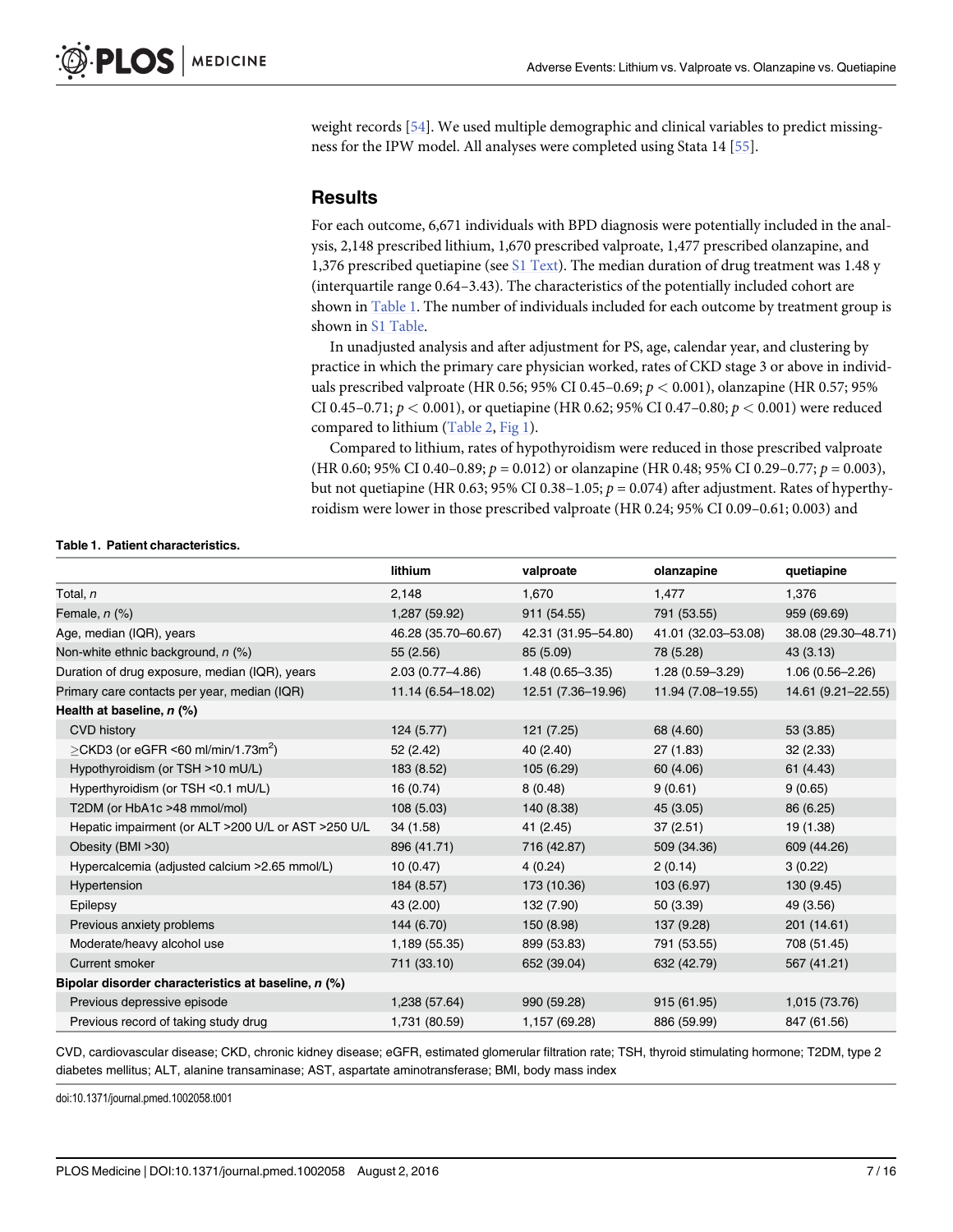#### <span id="page-7-0"></span>[Table 2.](#page-6-0) Adverse effects during maintenance treatment.

|                                          | Lithium              | Valproate           | Olanzapine          | Quetiapine          |
|------------------------------------------|----------------------|---------------------|---------------------|---------------------|
| $≥$ CKD stage 3 ( <i>n</i> = 4,560)      |                      |                     |                     |                     |
| Events, n                                | 489                  | 130                 | 121                 | 71                  |
| <b>PYAR (100s)</b>                       | 51.97                | 29.85               | 25.64               | 16.89               |
| Rate, per 100 PYAR (95%CI)               | $9.41(8.61 - 10.28)$ | $4.35(3.67 - 5.17)$ | 4.72 (3.95-5.64)    | $4.20(3.33 - 5.31)$ |
| Unadjusted HR (95%CI)                    | 1 (reference)        | $0.46(0.38 - 0.55)$ | $0.50(0.41 - 0.61)$ | $0.43(0.33 - 0.55)$ |
| PS Adjusted HR (95%CI)                   | 1 (reference)        | $0.56(0.45 - 0.69)$ | $0.57(0.45 - 0.71)$ | $0.62(0.47 - 0.80)$ |
| p-value                                  |                      | < 0.001             | < 0.001             | < 0.001             |
| ≥ <b>CKD stage 4</b> ( <i>n</i> = 4,817) |                      |                     |                     |                     |
| Events, n                                | 91                   | 34                  | 20                  | 12                  |
| <b>PYAR (100s)</b>                       | 63.48                | 32.75               | 27.77               | 18.35               |
| Rate, per 100 PYAR (95%Cl)               | $1.43(1.17 - 1.76)$  | $1.04(0.74 - 1.45)$ | $0.72(0.46 - 1.12)$ | $0.65(0.37 - 1.15)$ |
| Unadjusted HR (95%CI)                    | 1 (reference)        | $0.75(0.51 - 1.13)$ | $0.52(0.32 - 0.85)$ | $0.47(0.25 - 0.87)$ |
| PS Adjusted HR (95%CI)                   | 1 (reference)        | $0.94(0.59 - 1.50)$ | $0.65(0.37 - 1.12)$ | $0.67(0.33 - 1.37)$ |
| <i>p</i> -value                          |                      | 0.806               | 0.127               | 0.273               |
| Hypothyroidism ( $n = 4,093$ )           |                      |                     |                     |                     |
| Events, n                                | 183                  | 61                  | 41                  | 33                  |
| <b>PYAR (100s)</b>                       | 59.23                | 27.78               | 23.79               | 15.59               |
| Rate, per 100 PYAR (95%CI)               | $3.09(2.67 - 3.57)$  | $2.20(1.71 - 2.82)$ | 1.72 (1.27-2.34)    | $2.12(1.50 - 2.98)$ |
| Unadjusted HR (95%CI)                    | 1 (reference)        | $0.69(0.51 - 0.94)$ | $0.54(0.38 - 0.77)$ | $0.62(0.42 - 0.90)$ |
| PS Adjusted HR (95%CI)                   | 1 (reference)        | $0.60(0.40 - 0.89)$ | $0.48(0.29 - 0.77)$ | $0.63(0.38 - 1.05)$ |
| p-value                                  |                      | 0.012               | 0.003               | 0.074               |
| Hyperthyroidism ( $n = 3,704$ )          |                      |                     |                     |                     |
| Events, n                                | 41                   | 5                   | 6                   | 6                   |
| <b>PYAR (100s)</b>                       | 52.49                | 25.81               | 22.62               | 14.65               |
| Rate, per 100 PYAR (95%CI)               | $0.78(0.58 - 1.06)$  | $0.19(0.08 - 0.47)$ | $0.27(0.12 - 0.59)$ | $0.41(0.18 - 0.91)$ |
| Unadjusted HR (95%CI)                    | 1 (reference)        | $0.24(0.09 - 0.61)$ | $0.33(0.14 - 0.78)$ | $0.48(0.20 - 1.17)$ |
| PS Adjusted HR (95%CI)                   | 1 (reference)        | $0.24(0.09 - 0.61)$ | $0.31(0.13 - 0.73)$ | $0.45(0.18 - 1.18)$ |
| <i>p</i> -value                          |                      | 0.003               | 0.007               | 0.096               |
| Hypercalcemia ( $n = 2,094$ )            |                      |                     |                     |                     |
| Events, n                                | 55                   | 6                   | 6                   | 3                   |
| <b>PYAR (100s)</b>                       | 36.29                | 17.1                | 13.44               | 8.99                |
| Rate, per 100 PYAR (95%CI)               | $1.52(1.16 - 1.97)$  | $0.35(0.16 - 0.78)$ | $0.45(0.20 - 0.99)$ | $0.33(0.11 - 1.03)$ |
| Unadjusted HR (95%CI)                    | 1 (reference)        | $0.24(0.10-0.56)$   | $0.31(0.14 - 0.68)$ | $0.24(0.07 - 0.76)$ |
| PS Adjusted HR (95%CI)                   | 1 (reference)        | $0.25(0.10-0.60)$   | $0.32(0.14 - 0.76)$ | $0.23(0.07 - 0.73)$ |
| p-value                                  |                      | 0.002               | 0.008               | 0.013               |
| <b>T2DM</b> ( $n = 6,292$ )              |                      |                     |                     |                     |
| Events, n                                | 150                  | 86                  | 88                  | 51                  |
| <b>PYAR (100s)</b>                       | 69.11                | 36.52               | 34.01               | 21.28               |
| Rate, per 100 PYAR (95%Cl)               | $2.17(1.85 - 2.55)$  | $2.35(1.91 - 2.91)$ | $2.59(2.10-3.19)$   | 2.40 (1.82-3.15)    |
| Unadjusted HR (95%CI)                    | 1 (reference)        | $1.21(0.94 - 1.55)$ | $1.31(0.99 - 1.74)$ | $1.32(0.95 - 1.82)$ |
| PS Adjusted HR (95%CI)                   | 1 (reference)        | $1.08(0.83 - 1.42)$ | $1.20(0.89 - 1.61)$ | $0.94(0.65 - 1.35)$ |
| $p$ -value                               |                      | 0.586               | 0.230               | 0.752               |
| <b>CVD</b> ( $n = 6,305$ )               |                      |                     |                     |                     |
| Events, n                                | 94                   | 32                  | 26                  | 21                  |
| <b>PYAR (100s)</b>                       | 69.49                | 37.56               | 33.41               | 22.17               |
| Rate, per 100 PYAR (95%CI)               | $1.35(1.11 - 1.66)$  | $0.85(0.60 - 1.20)$ | $0.78(0.53 - 1.14)$ | $0.95(0.62 - 1.45)$ |
| Unadjusted HR (95%CI)                    | 1 (reference)        | $0.67(0.44 - 1.04)$ | $0.61(0.38 - 0.98)$ | $0.79(0.47 - 1.35)$ |

(Continued)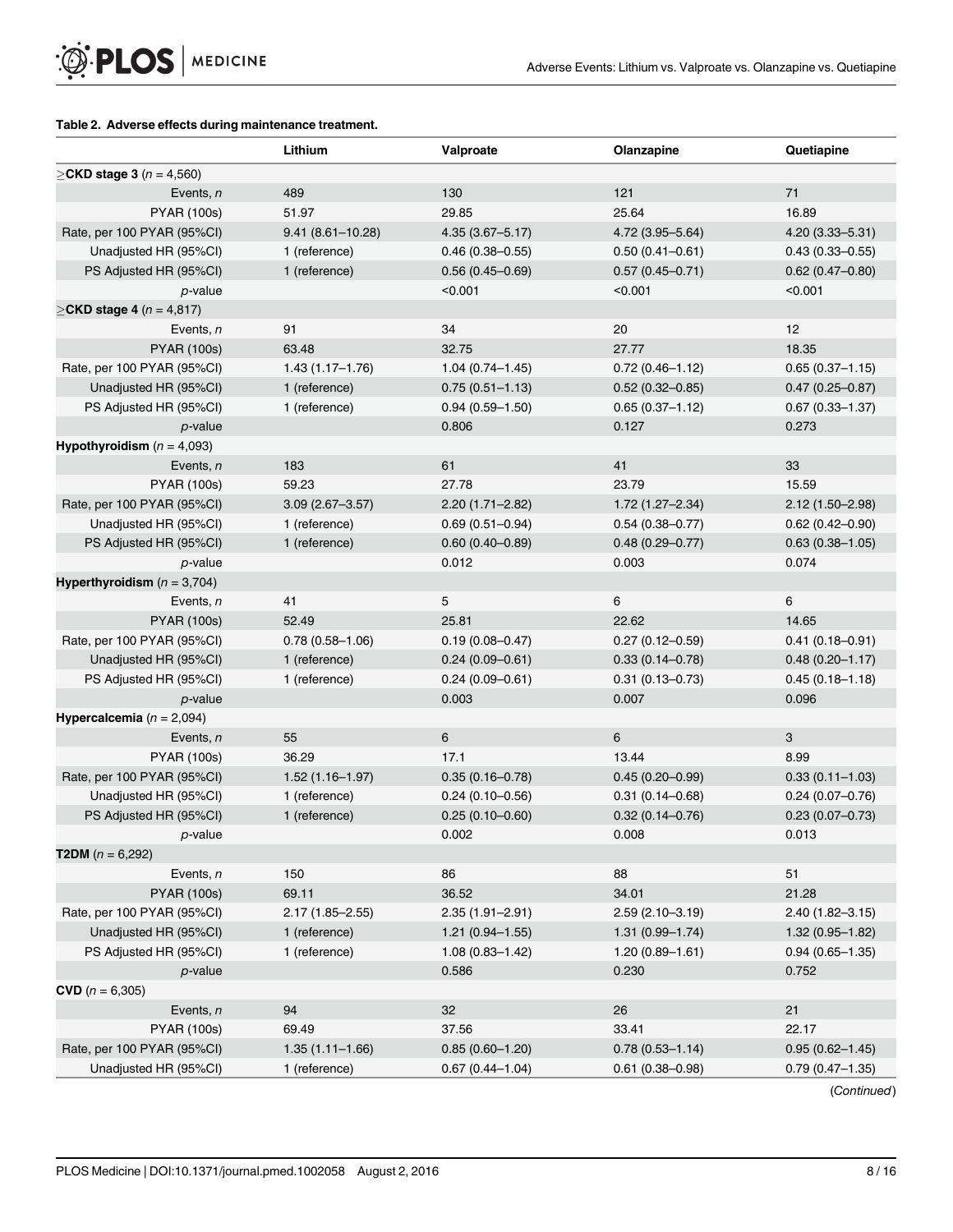<span id="page-8-0"></span>

| Table 2. (Continued) |
|----------------------|
|                      |

|                                           | Lithium             | Valproate           | Olanzapine          | Quetiapine          |
|-------------------------------------------|---------------------|---------------------|---------------------|---------------------|
| PS Adjusted HR (95%CI)                    | 1 (reference)       | $0.91(0.59 - 1.41)$ | $0.85(0.53 - 1.36)$ | $1.11(0.63 - 1.96)$ |
| $p$ -value                                |                     | 0.684               | 0.509               | 0.732               |
| <b>&gt;7% weight gain</b> ( $n = 4,458$ ) |                     |                     |                     |                     |
| Events, $n$                               | 467                 | 410                 | 396                 | 299                 |
| <b>PYAR (100s)</b>                        | 63.20               | 33.28               | 30.56               | 19.05               |
| Rate, per 100 PYAR (95%CI)                | 7.39 (6.75-8.09)    | 12.32 (11.18-13.57) | 12.96 (11.74-14.30) | 15.70 (14.02-17.58) |
| Unadjusted HR (95%CI)                     | 1 (reference)       | $1.90(1.64 - 2.20)$ | $1.99(1.72 - 2.30)$ | $2.72(2.33 - 3.16)$ |
| PS Adjusted HR (95%CI)                    | 1 (reference)       | $1.37(1.17 - 1.61)$ | $1.43(1.23 - 1.67)$ | $1.37(1.16 - 1.62)$ |
| $p$ -value                                |                     | < 0.001             | < 0.001             | < 0.001             |
| >15% weight gain ( $n = 4,458$ )          |                     |                     |                     |                     |
| Events, n                                 | 179                 | 182                 | 189                 | 130                 |
| <b>PYAR (100s)</b>                        | 63.92               | 34.27               | 31.24               | 19.30               |
| Rate, per 100 PYAR (95%CI)                | 2.80 (2.42-3.24)    | $5.31(4.59 - 6.14)$ | $6.05(5.25 - 6.98)$ | $6.74(5.67 - 8.00)$ |
| Unadjusted HR (95%CI)                     | 1 (reference)       | $2.29(1.87 - 2.82)$ | $2.57(2.06 - 3.22)$ | $3.41(2.61 - 4.44)$ |
| PS Adjusted HR (95%CI)                    | 1 (reference)       | $1.62(1.31 - 2.01)$ | $1.84(1.47 - 2.30)$ | $1.67(1.24 - 2.20)$ |
| $p$ -value                                |                     | < 0.001             | < 0.001             | < 0.001             |
| <b>Hypertension</b> ( $n = 6,081$ )       |                     |                     |                     |                     |
| Events, $n$                               | 174                 | 85                  | 89                  | 33                  |
| <b>PYAR (100s)</b>                        | 64.25               | 35.66               | 32.30               | 20.65               |
| Rate, per 100 PYAR (95%Cl)                | $2.71(2.33 - 3.14)$ | 2.38 (1.93-2.95)    | $2.76(2.24 - 3.39)$ | $1.60(1.14 - 2.24)$ |
| Unadjusted HR (95%CI)                     | 1 (reference)       | $0.98(0.75 - 1.26)$ | $1.11(0.84 - 1.46)$ | $0.75(0.50 - 1.12)$ |
| PS Adjusted HR (95%CI)                    | 1 (reference)       | $1.19(0.90 - 1.58)$ | $1.41(1.06 - 1.87)$ | $0.89(0.59 - 1.34)$ |
| $p$ -value                                |                     | 0.274               | 0.017               | 0.590               |
| Hepatotoxicity ( $n = 3,352$ )            |                     |                     |                     |                     |
| Events, n                                 | 20                  | 10                  | 14                  | 13                  |
| <b>PYAR (100s)</b>                        | 50.13               | 25.95               | 20.39               | 12.53               |
| Rate, per 100 PYAR (95%CI)                | $0.40(0.26 - 0.62)$ | $0.39(0.21 - 0.72)$ | $0.69(0.41 - 1.16)$ | $1.04(0.60 - 1.79)$ |
| Unadjusted HR (95%CI)                     | 1 (reference)       | $0.96(0.45 - 2.07)$ | $1.71(0.86 - 3.40)$ | 2.59 (1.26-5.32)    |
| PS Adjusted HR (95%CI)                    | 1 (reference)       | $0.65(0.30 - 1.39)$ | $1.23(0.63 - 2.42)$ | $1.21(0.54 - 2.74)$ |
| $p$ -value                                |                     | 0.274               | 0.558               | 0.658               |

CKD, chronic kidney disease; T2DM, type 2 diabetes mellitus; CVD, cardiovascular disease; PYAR, person years at risk; HR, hazard ratio; PS, propensity score. Unadjusted hazard ratio accounts for clustering by primary care practice, adjusted hazard ratio is adjusted for propensity score age group and calendar period time varying variables and clustering by primary care practice. P-values for PS adjusted HR.

doi:10.1371/journal.pmed.1002058.t002

olanzapine (HR 0.31; 95% CI 0.13–0.73; 0.007), but not quetiapine (HR 0.45; 95% CI 0.18– 1.18; 0.096), compared to lithium. Hypercalcemia was less common in those prescribed valproate (HR 0.25; 95% CI 0.10–0.60;  $p = 0.002$ ), olanzapine (HR 0.32; 95% CI 0.14–0.76;  $p = 0.008$ ), or quetiapine (HR 0.23; 95% CI 0.07–0.73;  $p = 0.013$ ) compared to lithium ([Table 2,](#page-7-0) [Fig 2\)](#page-9-0).

After adjustment, rates of weight gain were higher with valproate, olanzapine, and quetiapine than lithium ( $>15\%$  weight gain: valproate HR 1.62; 95% CI 1.31–2.01;  $p < 0.001$ ; olanzapine HR 1.84; 95% CI 1.47–2.30; p < 0.001; quetiapine HR 1.67; 95% CI 1.24–2.20; p < 0.001). Rates of hypertension were higher with olanzapine (HR 1.41; 95% CI 1.06–1.87;  $p = 0.017$ ) than lithium [\(Table 2,](#page-7-0) [Fig 3](#page-10-0)). We found no significant difference in rates of CKD stage 4 or above, T2DM, car-diovascular disease, or hepatotoxicity between groups ([Table 2](#page-7-0)). The median number of eGFR/ creatinine and TSH blood tests per year in treatment was higher in those taking lithium than the other drugs (see [S2 Table\)](#page-12-0). Weight measurement and blood tests for adjusted calcium and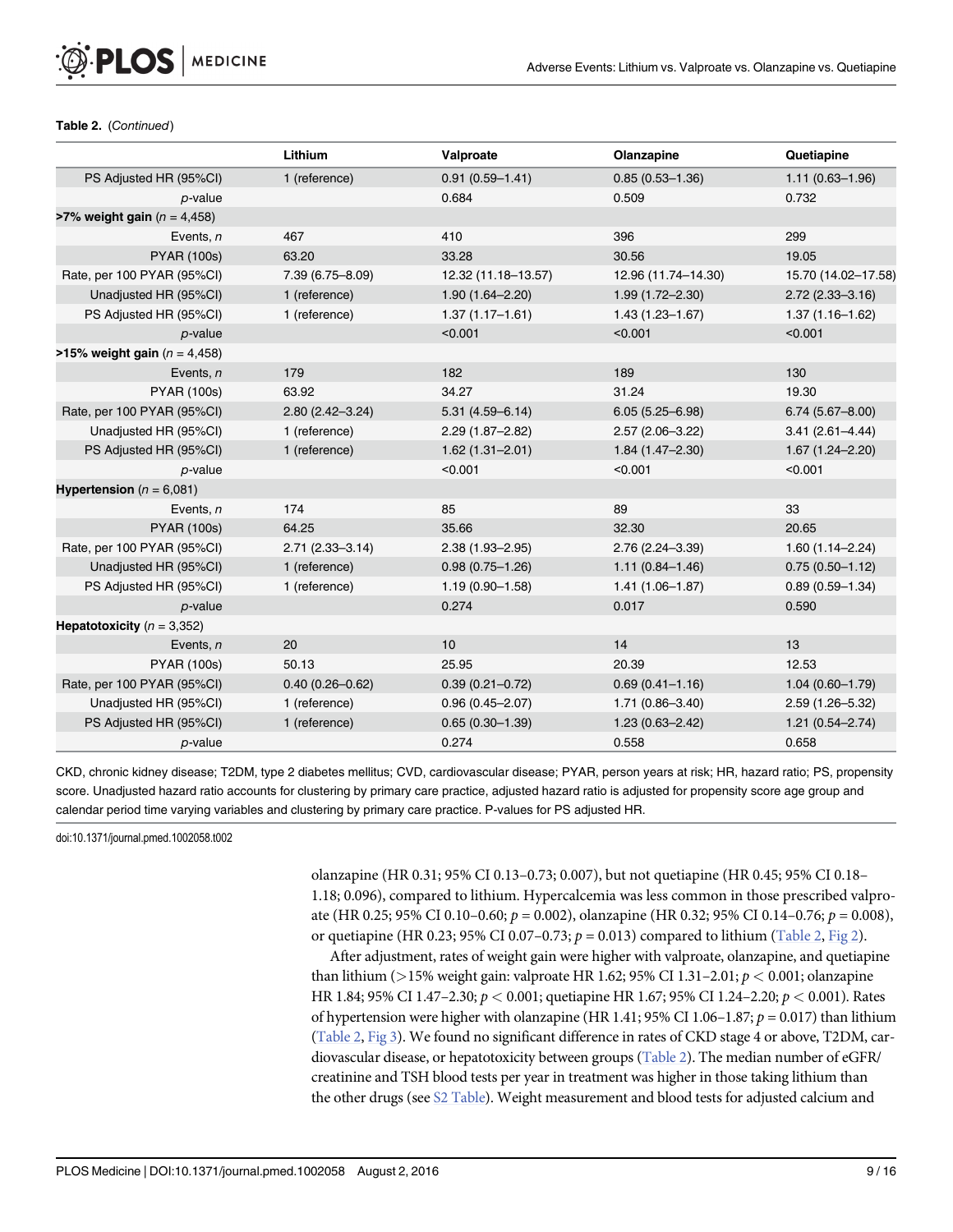<span id="page-9-0"></span>

[Fig 1. C](#page-6-0)umulative incidence estimates of adverse renal and hepatic event rates. From PS and age-adjusted competing-risks regression. Note differences in scale of y-axis for each plot.

doi:10.1371/journal.pmed.1002058.g001

ALT/AST were less frequent in patients prescribed lithium (see [S2 Table](#page-12-0)). For outcomes in which patients had been excluded because of missing tests (CKD, hypo- and hyperthyroidism, hypercalcemia, weight gain, and hepatotoxicity), sensitivity analyses including all patients resulted in reduced incident rate estimates compared to the primary analyses, but had little effect on HRs (see [S3 Table](#page-12-0)). Sensitivity analyses using IPW suggest results from the primary analyses are robust (see [S3 Table\)](#page-12-0). From Schoenfeld residuals, there was no evidence against the assumption of proportional hazards for any outcome.

#### **Discussion**

In a large dataset of nearly 7,000 individuals treated for BPD with lithium, valproate, olanzapine, or quetiapine, with follow-up times of up to 17 y, we found differential rates of a number of adverse events. Those prescribed lithium were more likely to have a decline in renal function and develop hypo- or hyperthyroidism and hypercalcemia. However, they were less likely to gain significant weight. Individuals prescribed olanzapine had the highest rate of weight gain and new onset hypertension. We did not find any statistically significant differences in the rate of new T2DM, cardiovascular disease, or hepatotoxicity across drug treatment groups.

Severe CKD (stage 4 or above) was uncommon in the cohort (approximately 1 in 100 person years at risk), and we did not find differences by drug treatment, but less severe CKD





doi:10.1371/journal.pmed.1002058.g002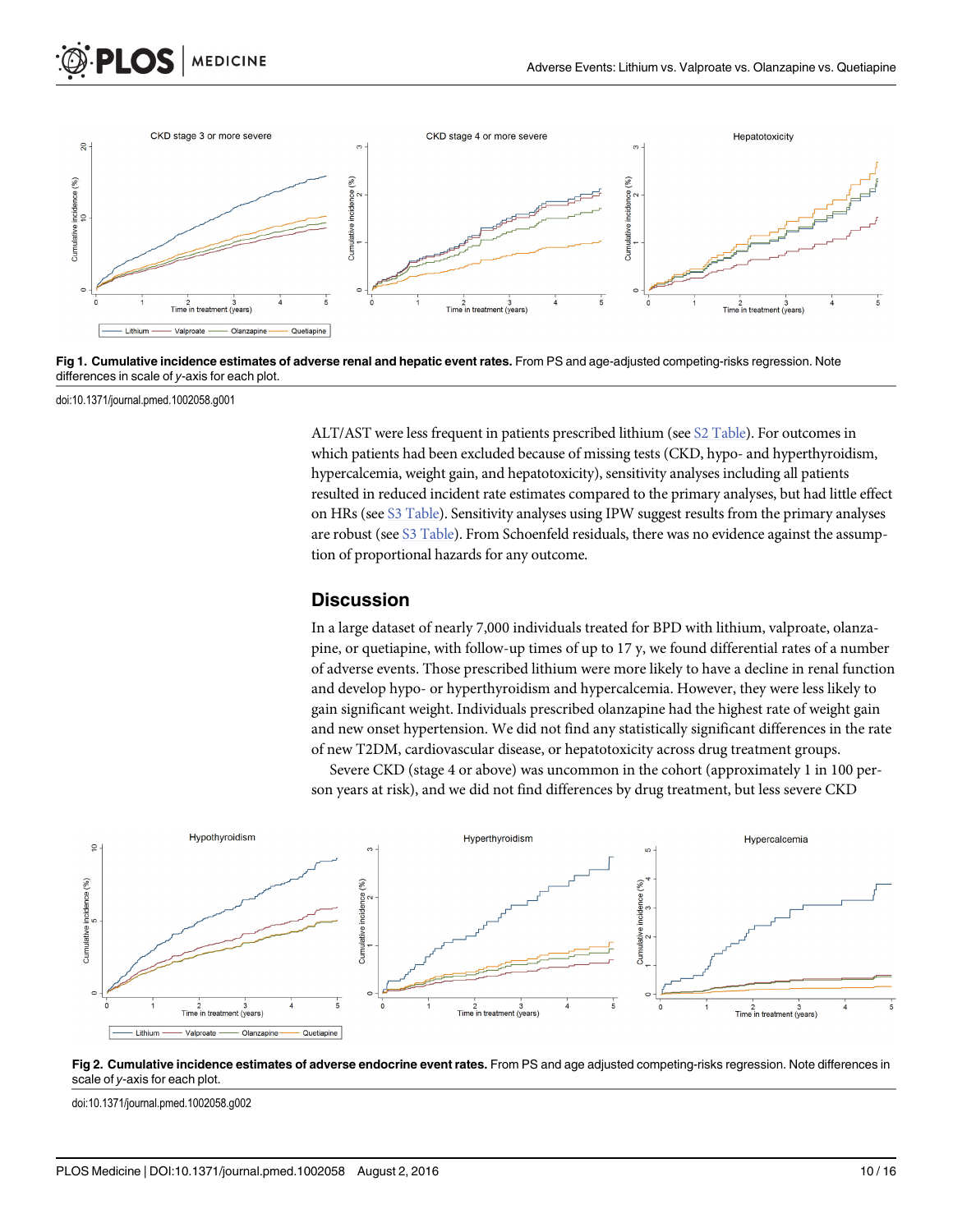<span id="page-10-0"></span>

[Fig 3. C](#page-8-0)umulative incidence estimates of adverse metabolic event rates. From PS and age adjusted competing-risks regression. Note differences in scale of y-axis for each plot.

doi:10.1371/journal.pmed.1002058.g003

(stage 3 or above) occurred most frequently in patients prescribed lithium. Whilst many of these patients (i.e., those with CKD stage 3) would not progress to a clinically relevant decline in renal function, a number of them would be at increased risk of doing so. It remains unclear if this result is due to (1) lack of power to determine a true difference in rates of severe CKD, (2) surveillance bias due to increased monitoring of renal function in those taking lithium, which would lead to apparent increased rates of asymptomatic CKD stage 3, or (3) lithium treatment truly increasing the risk of reduced renal function without increasing severe CKD risk. Previous studies have found similar results and have not been able to account for this potential bias [[12](#page-13-0)–[14](#page-13-0)[,56\]](#page-15-0). Clos et al. found no decline in eGFR in individuals taking lithium, using a similar active comparator design, but were also limited by potential ascertainment bias [\[57](#page-15-0)].

Rates of both hypothyroidism and hyperthyroidism were increased in individuals prescribed lithium compared to valproate and olanzapine (but not quetiapine). Increased hypothyroidism has been shown previously  $[11,58]$  $[11,58]$  $[11,58]$  $[11,58]$ , but literature on the association between lithium and hyperthyroidism is inconsistent [[13\]](#page-13-0), and lithium-induced hyperthyroidism is considered rare [[59\]](#page-15-0). Monitoring thyroid dysfunction in BPD is vital because of evidence that abnormalities are associated with longer time to remission and more symptoms during the maintenance period [[60](#page-15-0)]. It is possible that thyroid function normalises on cessation of lithium, but only one study has investigated this [\[61\]](#page-15-0). Hypercalcemia is also recognised to be associated with lithium prescribing  $[11, 13, 62, 63]$  $[11, 13, 62, 63]$  $[11, 13, 62, 63]$  $[11, 13, 62, 63]$  $[11, 13, 62, 63]$ . Calcium monitoring in patients prescribed lithium was rare in our representative sample of primary care (37% had one or more calcium blood test result), despite it being recommended in the 2006 NICE guidance [[8](#page-13-0)].

The rate of individuals gaining more than 7%, and more than 15% of their baseline weight, was greater in those prescribed olanzapine, quetiapine, or valproate than those prescribed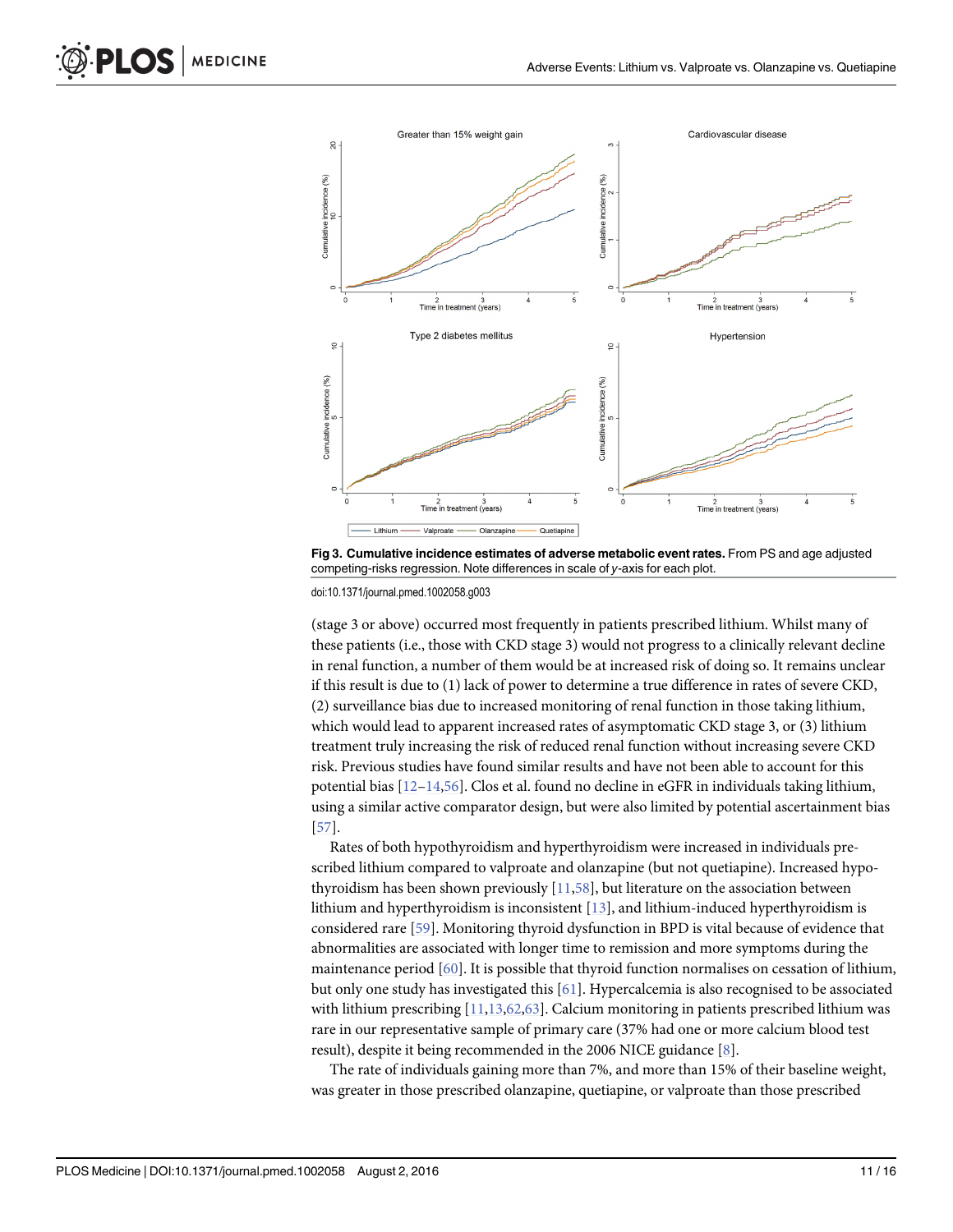<span id="page-11-0"></span>lithium. This degree of weight gain represents a significant risk factor for a number of adverse physical health outcomes, including CVD and T2DM [\[38\]](#page-14-0). We may not have captured increased rates of CVD or T2DM because of the relatively brief median follow-up time, in relation to the time taken to develop these diseases. Olanzapine had the highest adjusted rate of greater than 15% weight gain compared to lithium, and the highest rate of new onset hypertension. This has been shown previously in comparisons of antipsychotic drugs  $[64]$  and in trials of olanzapine versus lithium or valproate [[65](#page-15-0)].

Hepatotoxicity was rare in the cohort and, before PS adjustment rates, appeared to be elevated in the quetiapine group, compared to lithium. This association has been identified previously [[20](#page-13-0)]. After adjustment, there was no evidence of between-group differences.

# Strengths and Limitations

The major strength of this study, beyond size and length of follow-up, is the direct comparison between BPD maintenance mood stabilizer treatment options for a number of adverse effects. The use of electronic health records also means it is possible to adjust for a number of demographic and physical health characteristics that may have influenced the clinician's decision to treat with a particular medication or potentially confound the relationship between treatment and adverse outcome. Despite including numerous variables in the PS, it is possible that residual confounding remained, especially as those prescribed lithium were older and were more likely to have taken the drug previously, perhaps reflecting a more chronic illness course. It may be that important patient or clinician features were not captured by the score, and despite the balance of observed covariates, we cannot confirm balance of unobserved covariates [\[66,67\]](#page-15-0). We were also unable to consider dosage differences across the different treatment groups in this analysis. Periods of lithium toxicity may be particularly important with regards to developing renal failure, and we were unable to capture this information from the available data. Missing data can be a problem in studies utilising electronic patient records, especially as there may be a clinical reason why information is missing. Because of the way outcomes were defined, T2DM, cardiovascular disease, and diagnoses of hypertension had no missing data, and no covariates in the PS had missing values.

Patients prescribed lithium had no more physician contacts than those taking other mood stabilizer medication. In individuals that ever received tests during treatment exposure, testing frequency was similar in all study drugs for adjusted calcium, liver function, and weight (see [S2](#page-12-0) [Table](#page-12-0)). Frequency of testing renal and thyroid function was higher in those taking lithium, which reflects the guidance for monitoring  $[8]$  $[8]$ . Patients prescribed lithium were also more likely to have at least one renal function, thyroid function, calcium, or liver function test compared to patients taking other drugs. This is likely to be due to both drug-related indications for monitoring and the longer drug exposure seen in those taking lithium. IPW sensitivity analysis to account for this difference did not alter our conclusions (see [S3 Table](#page-12-0)). In the primary analysis, the likely effect of this differential missingness would be to reduce the hazard ratios for lithium compared to the other drugs, relative to their true values, as blood tests in the nonlithium group are more likely to be related to clinical symptoms than monitoring guidance (for instance, this is likely to represent an underestimation of the true hypercalcemia hazard ratio for lithium versus other drugs). The median number of weight measurements was similar in each group, suggesting detection of weight gain was not related to differential monitoring. The sensitivity analyses including individuals irrespective of blood tests produced similar adjusted hazard ratios as the primary analyses for each outcome, but often with reduced incidence of the outcome in each treatment group (see  $S3$  Table). These analyses may more accurately reflect testing occurring because of clinical indication.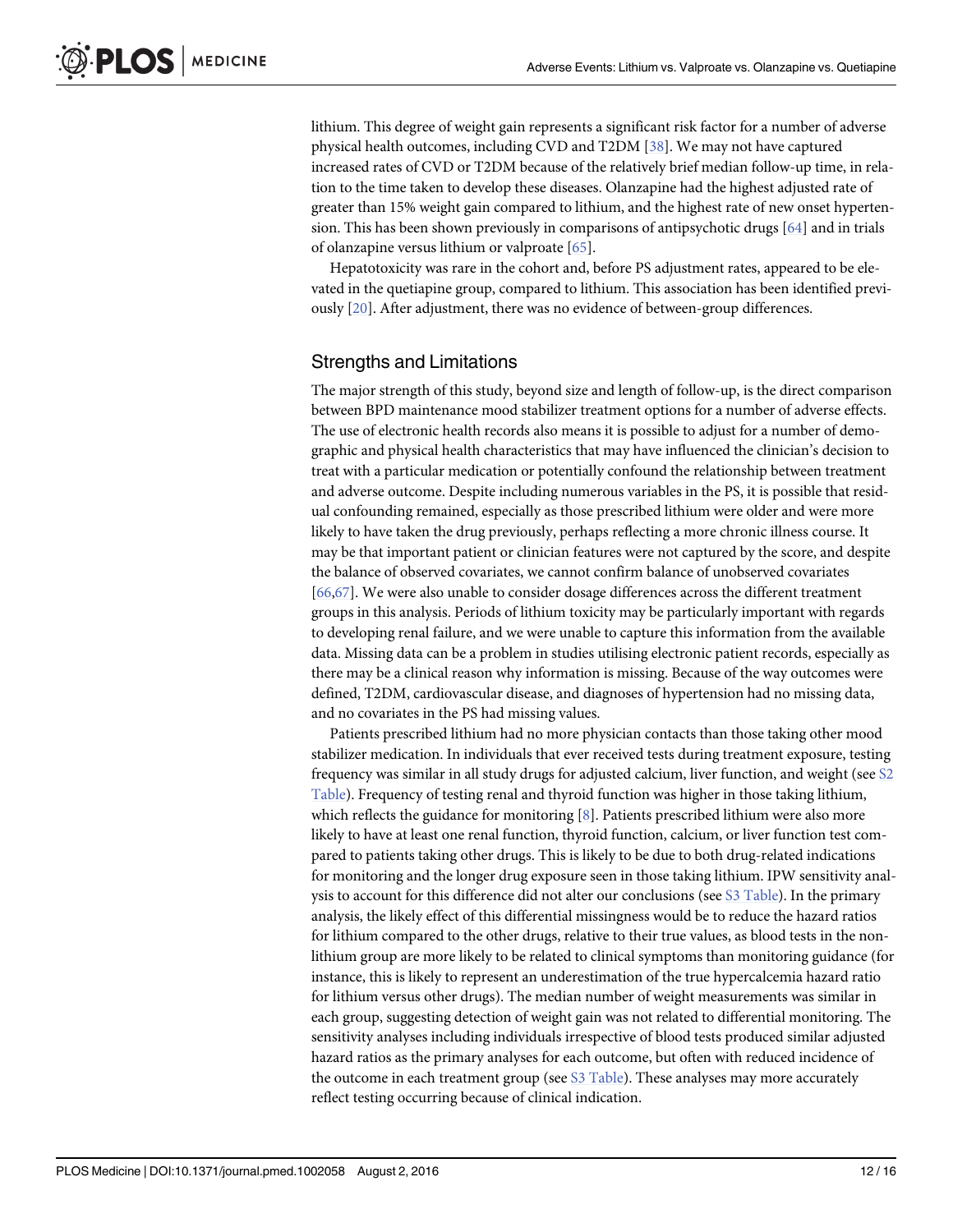# <span id="page-12-0"></span>**Conclusions**

Lithium remains an important treatment option for individuals with BPD. However, there is clear evidence that its use is associated with a number of adverse events. These risks need to be offset with the potentially superior effectiveness and anti-suicidal benefits of the drug compared to other treatment options [\[5](#page-13-0)[,68\]](#page-15-0). It is also true that other recommended maintenance treatments can have serious side effects, often related to weight gain, and are not suitable for use in certain patient groups (such as the contraindication of valproate in women of childbearing potential [[3\]](#page-13-0)).

Assiduous monitoring of patients prescribed lithium should ameliorate some risk associated with effects on renal physiology and endocrine systems. Given the need to balance an array of risks and benefits, an individualised and collaborative approach to treatment choice is likely to be most appropriate. To achieve this, further research identifying patient characteristics that are risk factors for specific side effects and an understanding of the risks and benefits of stopping treatment in those who experience adverse effects is necessary.

# Supporting Information

[S1 Table](http://journals.plos.org/plosmedicine/article/asset?unique&id=info:doi/10.1371/journal.pmed.1002058.s001). Patients included for each outcome,  $n$   $%$ ). (DOCX)

[S2 Table](http://journals.plos.org/plosmedicine/article/asset?unique&id=info:doi/10.1371/journal.pmed.1002058.s002). Median number (and interquartile range) of tests per year of drug exposure in patients included in analyses. (DOCX)

[S3 Table](http://journals.plos.org/plosmedicine/article/asset?unique&id=info:doi/10.1371/journal.pmed.1002058.s003). Sensitivity analyses to account for missing blood tests by (1) including all individuals and (2) performing inverse probability weighting. (DOCX)

[S1 Text.](http://journals.plos.org/plosmedicine/article/asset?unique&id=info:doi/10.1371/journal.pmed.1002058.s004) Patient selection. (DOCX)

[S2 Text.](http://journals.plos.org/plosmedicine/article/asset?unique&id=info:doi/10.1371/journal.pmed.1002058.s005) STROBE statement. (DOCX)

[S3 Text.](http://journals.plos.org/plosmedicine/article/asset?unique&id=info:doi/10.1371/journal.pmed.1002058.s006) Prospective analysis plan. (DOCX)

# Author Contributions

Conceived and designed the experiments: JFH LM KW JRG MK DPJO. Analyzed the data: JFH LM. Wrote the first draft of the manuscript: JFH. Contributed to the writing of the manuscript: JFH LM KW JRG MK DPJO. Agree with the manuscript's results and conclusions: JFH LM KW JRG MK DPJO. All authors have read, and confirm that they meet, ICMJE criteria for authorship.

#### References

- [1.](#page-2-0) Whiteford HA, Degenhardt L, Rehm J, et al. Global burden of disease attributable to mental and substance use disorders: findings from the Global Burden of Disease Study 2010. Lancet. 2013; 382 (9904):1575–86. doi: [10.1016/S0140-6736\(13\)61611-6](http://dx.doi.org/10.1016/S0140-6736(13)61611-6) PMID: [23993280](http://www.ncbi.nlm.nih.gov/pubmed/23993280)
- [2.](#page-2-0) Grande I, Berk M, Birmaher B, Vieta E. Bipolar disorder. Lancet. 2016; 387(10027):1561–72. doi: [10.](http://dx.doi.org/10.1016/S0140-6736(15)00241-X) [1016/S0140-6736\(15\)00241-X](http://dx.doi.org/10.1016/S0140-6736(15)00241-X)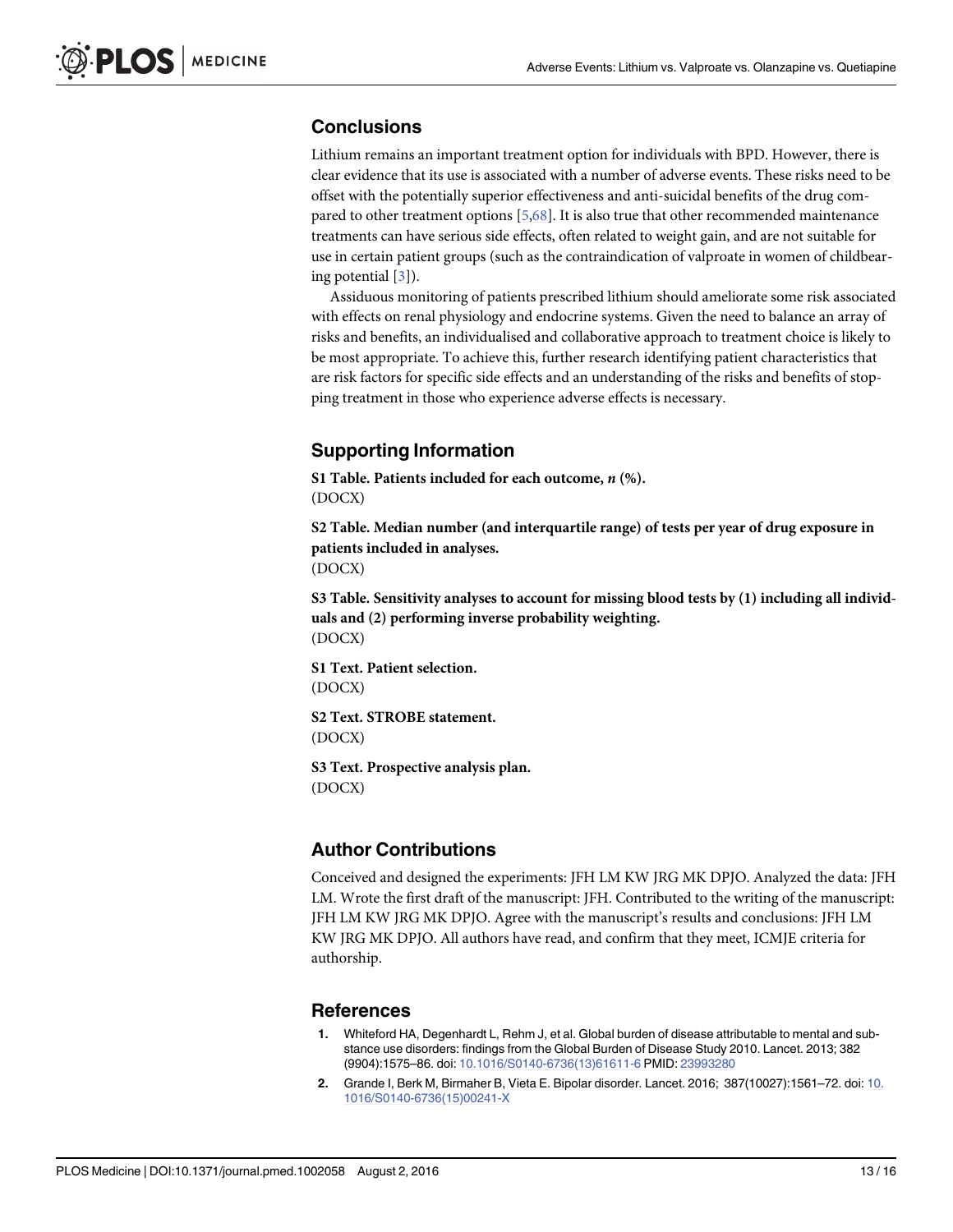- <span id="page-13-0"></span>[3.](#page-2-0) National Institute for Health and Care Excellence. Bipolar Disorder: the Management of Bipolar Disorder in Adults, Children and Adolescents, in Primary and Secondary Care. GC185. London, UK: NICE; 2014
- [4.](#page-3-0) Severus E, Taylor MJ, Sauer C, Pfennig A, Ritter P, Bauer M, et al. Lithium for prevention of mood episodes in bipolar disorders: systematic review and meta-analysis. Int J Bipolar Disord. 2014; 2(1):15.
- [5.](#page-3-0) Miura T, Noma H, Furukawa TA, Mitsuyasu H, Tanaka S, Stockton S, et al. Comparative efficacy and tolerability of pharmacological treatments in the maintenance treatment of bipolar disorder: a systematic review and network meta-analysis. Lancet Psychiatry. 2014; 1(5):351–9.
- [6.](#page-3-0) American Psychiatric Association. Practice guideline for the treatment of patients with bipolar disorder (revision). Am J Psychiatry. 2002; 159(4 Suppl):1–50.
- [7.](#page-3-0) Yatham LN, Kennedy SH, Parikh SV, Schaffer A, Beaulieu S, Alda M, et al. Canadian Network for Mood and Anxiety Treatments (CANMAT) and International Society for Bipolar Disorders (ISBD) collaborative update of CANMAT guidelines for the management of patients with bipolar disorder: update 2013. Bipolar disord. 2013; 15(1):1–44. doi: [10.1111/bdi.12025](http://dx.doi.org/10.1111/bdi.12025) PMID: [23237061](http://www.ncbi.nlm.nih.gov/pubmed/23237061)
- [8.](#page-3-0) National Institute for Health and Care Excellence. Bipolar Disorder: the Management of Bipolar Disorder in Adults, Children and Adolescents, in Primary and Secondary Care. GC38. London, UK: NICE; 2006.
- [9.](#page-3-0) Hayes J, Prah P, Nazareth I, King M, Walters K, Petersen I, et al. Prescribing trends in bipolar disorder: cohort study in the United Kingdom THIN primary care database 1995–2009. PLoS ONE. 2011; 6(12): e28725. doi: [10.1371/journal.pone.0028725](http://dx.doi.org/10.1371/journal.pone.0028725) PMID: [22163329](http://www.ncbi.nlm.nih.gov/pubmed/22163329)
- [10.](#page-3-0) Bech P. The full story of lithium. Psychother Psychosom. 2006; 75(5):265–9. PMID: [16899962](http://www.ncbi.nlm.nih.gov/pubmed/16899962)
- [11.](#page-3-0) McKnight R, Adida M, Budge K, Stockton S, Goodwin G, Geddes J. Lithium toxicity profile: a systematic review and meta-analysis. Lancet. 2012; 379(9817):721–728. doi: [10.1016/S0140-6736\(11\)61516-X](http://dx.doi.org/10.1016/S0140-6736(11)61516-X) PMID: [22265699](http://www.ncbi.nlm.nih.gov/pubmed/22265699)
- [12.](#page-10-0) Close H, Reilly J, Mason JM, et al. Renal failure in lithium-treated bipolar disorder: a retrospective cohort study. PLoS ONE. 2014; 9(3):e90169. doi: [10.1371/journal.pone.0090169](http://dx.doi.org/10.1371/journal.pone.0090169) PMID: [24670976](http://www.ncbi.nlm.nih.gov/pubmed/24670976)
- [13.](#page-10-0) Shine B, McKnight RF, Leaver L, Geddes JR. Long-term effects of lithium on renal, thyroid, and parathyroid function: a retrospective analysis of laboratory data. Lancet. 2015; 386(992):461–468.
- [14.](#page-10-0) Kessing LV, Gerds TA, Feldt-Rasmussen B, Andersen PK, Licht RW. Use of Lithium and Anticonvulsants and the Rate of Chronic Kidney Disease: A Nationwide Population-Based Study. JAMA Psychiatry. 2015; 72(12):1182–91.
- [15.](#page-3-0) Murru A, Popovic D, Pacchiarotti I, Hidalgo D, León-Caballero J, Vieta E. Management of Adverse Effects of Mood Stabilizers. Curr Psychiatry Rep. 2015 Aug 1; 17(8):603.
- [16.](#page-3-0) Tarricone I, Ferrari Gozzi B, Serretti A, Grieco D, Berardi D. Weight gain in antipsychotic-naive patients: a review and meta-analysis. Psychol Med. 2010; 40(02):187–200.
- [17.](#page-3-0) Haupt DW. Differential metabolic effects of antipsychotic treatments. Eur Neuropsychopharmacol. 2006; 16:S149–S55. PMID: [16872808](http://www.ncbi.nlm.nih.gov/pubmed/16872808)
- [18.](#page-3-0) Dols A, Sienaert P, van Gerven H, Schouws S, Stevens A, Kupka R, Stek ML. The prevalence and management of side effects of lithium and anticonvulsants as mood stabilizers in bipolar disorder from a clinical perspective: a review. Int Clin Psychopharmacol. 2013; 1; 28(6):287–96. doi: [10.1097/YIC.](http://dx.doi.org/10.1097/YIC.0b013e32836435e2) [0b013e32836435e2](http://dx.doi.org/10.1097/YIC.0b013e32836435e2) PMID: [23873292](http://www.ncbi.nlm.nih.gov/pubmed/23873292)
- [19.](#page-3-0) Ozcanli T, Erdogan A, Ozdemir S, Onen B, Ozmen M, Doksat K, Sonsuz A. Severe liver enzyme elevations after three years of olanzapine treatment: a case report and review of olanzapine associated hepatotoxicity. Progress in Neuro-Psychopharmacology and Biological Psychiatry. 2006; 30(6):1163– 6. PMID: [16632162](http://www.ncbi.nlm.nih.gov/pubmed/16632162)
- [20.](#page-11-0) Atasoy N, Erdogan A, Yalug I, Ozturk U, Konuk N, Atik L, Ustundag Y. A review of liver function tests during treatment with atypical antipsychotic drugs: a chart review study. Prog Neuropsychopharmacol Biol Psychiatry. 2007; 31(6):1255–60. PMID: [17600607](http://www.ncbi.nlm.nih.gov/pubmed/17600607)
- [21.](#page-3-0) El Hajj I, Sharara AI, Rockey DC. Subfulminant liver failure associated with quetiapine. Eur J Gastroenterol Hepatol. 2004; 16(12):1415–8.
- [22.](#page-3-0) IMS Health. [http://www.epic-uk.org/.](http://www.epic-uk.org/) Accessed October 28 2015.
- [23.](#page-3-0) Blak B, Thompson M, Bourke A, editors. National representativeness and data quality of the Health Improvement Network (THIN) database of primary care information for epidemiological research. 9th Annual Conference of the UK Federation of Primary Care Research Organisations Podium presentation Liverpool, UK; 2006.
- [24.](#page-3-0) Blak BT, Thompson M, Dattani H, Bourke A. Generalisability of The Health Improvement Network (THIN) database: demographics, chronic disease prevalence and mortality rates. Inform Prim Care. 2011; 19(4):251–5. PMID: [22828580](http://www.ncbi.nlm.nih.gov/pubmed/22828580)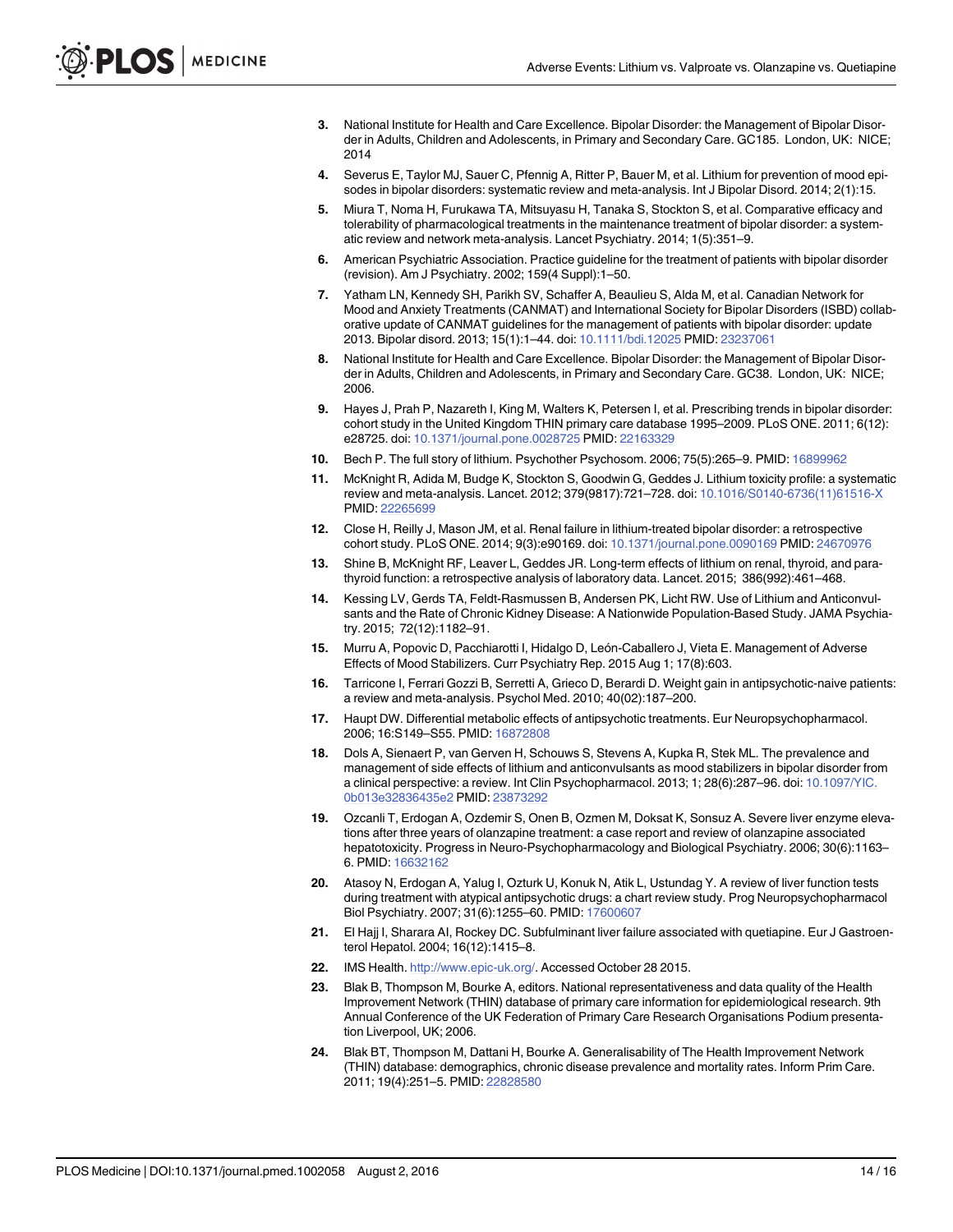- <span id="page-14-0"></span>[25.](#page-3-0) Lis Y, Mann RD. The VAMP Research multi-purpose database in the UK. J Clin Epidemiol. 1995; 48 (3):431–43. PMID: [7897464](http://www.ncbi.nlm.nih.gov/pubmed/7897464)
- [26.](#page-3-0) Hardoon S, Hayes JF, Blackburn R, et al. Recording of severe mental illness in United Kingdom primary care, 2000–2010. PLoS ONE. 2013; 8(12): e82365.
- [27.](#page-3-0) Nazareth I, King M, Haines A, Rangel L, Myers S. Accuracy of diagnosis of psychosis on general prac-tice computer system. BMJ. 1993; 307(6895):32-4. PMID: [8343670](http://www.ncbi.nlm.nih.gov/pubmed/8343670)
- [28.](#page-4-0) Chisholm J. The Read clinical classification. BMJ. 1990; 300(6732):1092. PMID: [2344534](http://www.ncbi.nlm.nih.gov/pubmed/2344534)
- [29.](#page-4-0) Davé S, Petersen I. Creating medical and drug code lists to identify cases in primary care databases. Pharmacoepidemiol Drug Saf. 2009; 18(8):704–7. doi: [10.1002/pds.1770](http://dx.doi.org/10.1002/pds.1770) PMID: [19455565](http://www.ncbi.nlm.nih.gov/pubmed/19455565)
- [30.](#page-4-0) Health and Social Care Information Centre. Prescriptions Dispensed in the Community, Statistics for England—2001–2011. 2012. Health and Social Care Information Centre, UK.
- [31.](#page-4-0) Horsfall L, Walters K, Petersen I. Identifying periods of acceptable computer usage in primary care research databases. Pharmacoepidemiol Drug Saf. 2013; 22(1):64–9. doi: [10.1002/pds.3368](http://dx.doi.org/10.1002/pds.3368) PMID: [23124958](http://www.ncbi.nlm.nih.gov/pubmed/23124958)
- [32.](#page-4-0) Maguire A, Blak BT, Thompson M. The importance of defining periods of complete mortality reporting for research using automated data from primary care. Pharmacoepidemiol Drug Saf. 2009; 18(1):76– 83. doi: [10.1002/pds.1688](http://dx.doi.org/10.1002/pds.1688) PMID: [19065600](http://www.ncbi.nlm.nih.gov/pubmed/19065600)
- [33.](#page-4-0) Beastall G, Beckett G, Franklyn J, et al. UK Guidelines for the use of thyroid function tests. The association for Clinical Biochemistry. 2006.
- [34.](#page-4-0) Vassalotti JA, Stevens LA, Levey AS. Testing for chronic kidney disease: a position statement from the National Kidney Foundation. Am J Kidney Dis. 2007; 50(2):169–80. PMID: [17660017](http://www.ncbi.nlm.nih.gov/pubmed/17660017)
- [35.](#page-4-0) Crowe E, Halpin D, Stevens P. Guidelines: early identification and management of chronic kidney disease: summary of NICE guidance. BMJ. 2008; 337:a1530
- [36.](#page-4-0) Levey AS, Stevens LA, Schmid CH, Zhang YL, Castro AF, Feldman HI, et al. A new equation to estimate glomerular filtration rate. Ann Intern Med. 2009 May 5; 150(9):604–12. PMID: [19414839](http://www.ncbi.nlm.nih.gov/pubmed/19414839)
- [37.](#page-4-0) Smellie WSA, Vanderpump M, Fraser WD, Bowley R, Shaw N. Best practice in primary care pathology: review 11. J Clin Pathol. 2008; 61(4):410–8. PMID: [17965216](http://www.ncbi.nlm.nih.gov/pubmed/17965216)
- [38.](#page-4-0) Manu P, Dima L, Shulman M, Vancampfort D, De Hert M, Correll C. Weight gain and obesity in schizophrenia: epidemiology, pathobiology, and management. Acta Psych Scand. 2015; 132(2):97–108.
- [39.](#page-4-0) John W. Use of HbA1c in the diagnosis of diabetes mellitus in the UK. The implementation of World Health Organization guidance 2011. Diabet Med. 2012; 29(11):1350–7. doi: [10.1111/j.1464-5491.](http://dx.doi.org/10.1111/j.1464-5491.2012.03762.x) [2012.03762.x](http://dx.doi.org/10.1111/j.1464-5491.2012.03762.x) PMID: [22957983](http://www.ncbi.nlm.nih.gov/pubmed/22957983)
- [40.](#page-5-0) Sabin CA. Pitfalls of assessing hepatotoxicity in trials and observational cohorts. Clin Infect Dis. 2004; 38(Supplement 2):S56–64.
- [41.](#page-5-0) Rosenbaum PR, Rubin DB. Reducing bias in observational studies using subclassification on the propensity score. J Am Stat Assoc. 1984; 79(387):516–24.
- [42.](#page-5-0) Holmes WM. Using propensity scores in quasi-experimental designs. Thousand Oaks, California, US; SAGE Publications: 2013.
- [43.](#page-5-0) Rosenbaum PR, Rubin DB. The central role of the propensity score in observational studies for causal effects. Biometrika. 1983; 70(1):41–55.
- [44.](#page-5-0) Mathur R, Bhaskaran K, Chaturvedi N, Leon DA, Grundy E, Smeeth L. Completeness and usability of ethnicity data in UK-based primary care and hospital databases. J Public Health. 2014; 36(4):684–92.
- [45.](#page-5-0) Joffe MM, Rosenbaum PR. Invited commentary: propensity scores. Am J Epidemiol. 1999; 150 (4):327–33. PMID: [10453808](http://www.ncbi.nlm.nih.gov/pubmed/10453808)
- 46. Austin PC. An introduction to propensity score methods for reducing the effects of confounding in observational studies. Multivariate Behav Res. 2011; 46(3):399–424. PMID: [21818162](http://www.ncbi.nlm.nih.gov/pubmed/21818162)
- [47.](#page-5-0) Seeger JD, Kurth T, Walker AM. Use of propensity score technique to account for exposure-related covariates: an example and lesson. Med Care. 2007; 45(10):S143–S8. PMID: [17909373](http://www.ncbi.nlm.nih.gov/pubmed/17909373)
- [48.](#page-5-0) Stuart EA. Matching methods for causal inference: A review and a look forward. Stat Sci. 2010; 25(1):1. PMID: [20871802](http://www.ncbi.nlm.nih.gov/pubmed/20871802)
- [49.](#page-5-0) Schoenfeld D. Partial residuals for the proportional hazards regression model. Biometrika. 1982; 69 (1):239–41.
- [50.](#page-5-0) d'Agostino RB. Tutorial in biostatistics: propensity score methods for bias reduction in the comparison of a treatment to a non-randomized control group. Stat Med. 1998; 17(19):2265–81.
- [51.](#page-5-0) Lin TH, Dayton CM. Model selection information criteria for non-nested latent class models. J Educ Behav Stat. 1997; 22(3):249–64.